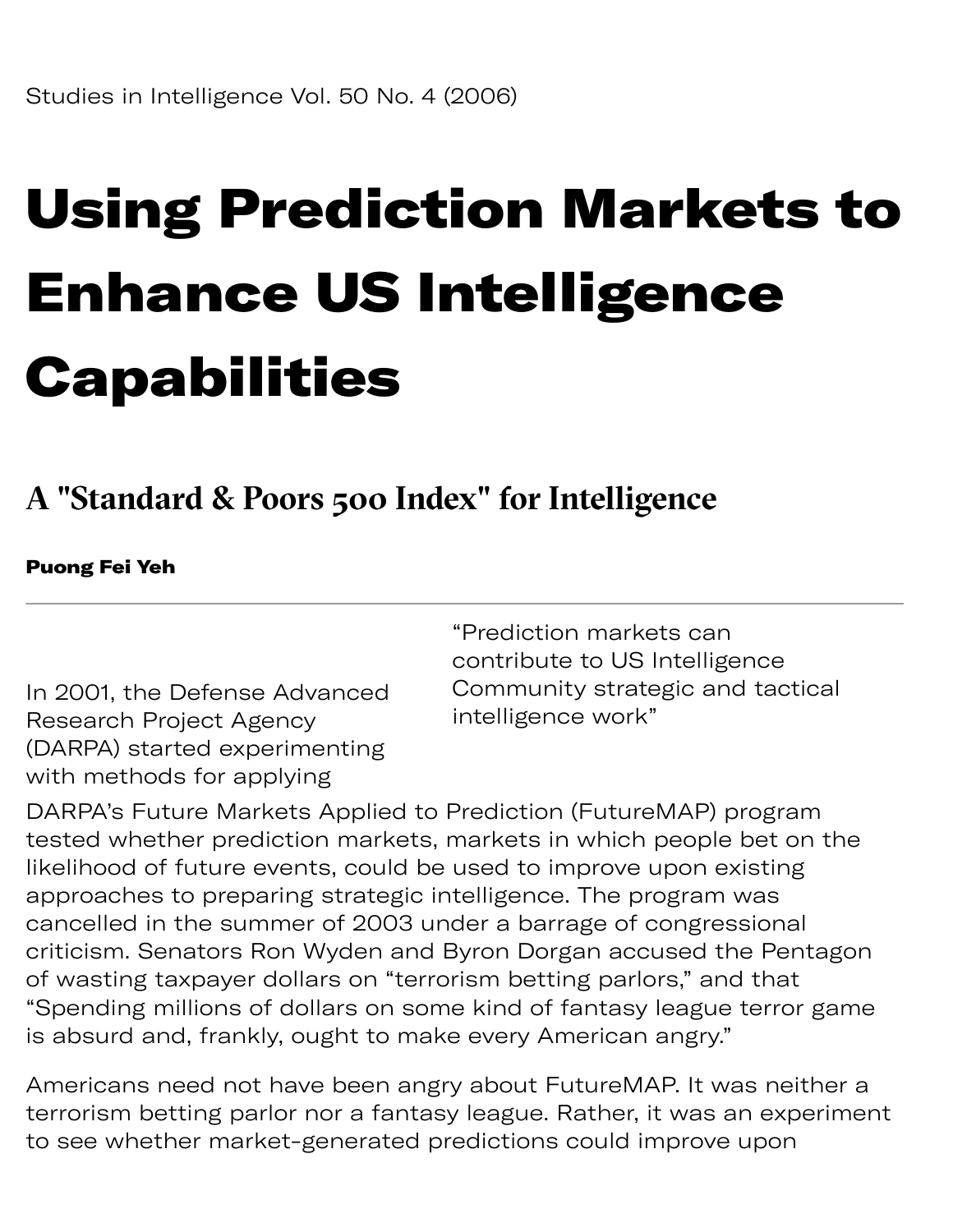conventional approaches to forecasting. Since 1988, traders in the Iowa Electronic Markets have been betting with remarkable accuracy on the likely winner of the US presidential elections.<sup>[1]</sup> Eli Lilly, a major pharmaceutical company, found that prediction markets outdid conventional methods in forecasting outcomes of drug research and development efforts.<sup>[2]</sup> Google recently announced that it was using prediction markets to "forecast product launch dates, new office openings, and many other things of strategic importance."<sup>[3]</sup>

 $\mathcal{G}$  denote up to be up to be up to be up to be up to be up to be up to be up to be up to be up to be up to be up to be up to be up to be up to be up to be up to be up to be up to be up to be up to be up to be up to b

The decision to cancel FutureMAP was at the very least premature, if not wrong-headed. The bulk of evidence on prediction markets demonstrate that they are reliable aggregators of disparate and dispersed information and can result in forecasts that are more accurate than those of experts. If so, prediction markets can substantially contribute to US Intelligence Community strategic and tactical intelligence work.

## **FutureMAP and the Policy Analysis Market**





The Policy Analysis Market logo and masthead as they appeared on DARPA's Web site before they were removed in 2003.

When the FutureMAP project began in 2001, DARPA solicited proposals for "market-based techniques for avoiding surprise and predicting future events."<sup>[4]</sup> Two proposals were selected for further funding, but Net Exchange's Policy Analysis Market (PAM) became the public face of the FutureMAP project until it was terminated.

PAM would have offered trading on the following kinds of contracts: (1) political, economic, and military indicators for Egypt, Iran, Iraq, Israel, Jordan, Saudi Arabia, Syria, and Turkey; (2) global economic and conflict indicators; and (3) on events as they came up, e.g. the likelihood of Hamas recognizing the state of Israel.<sup>[5]</sup> It also would have offered contracts called conditional derivatives, which would have allowed traders to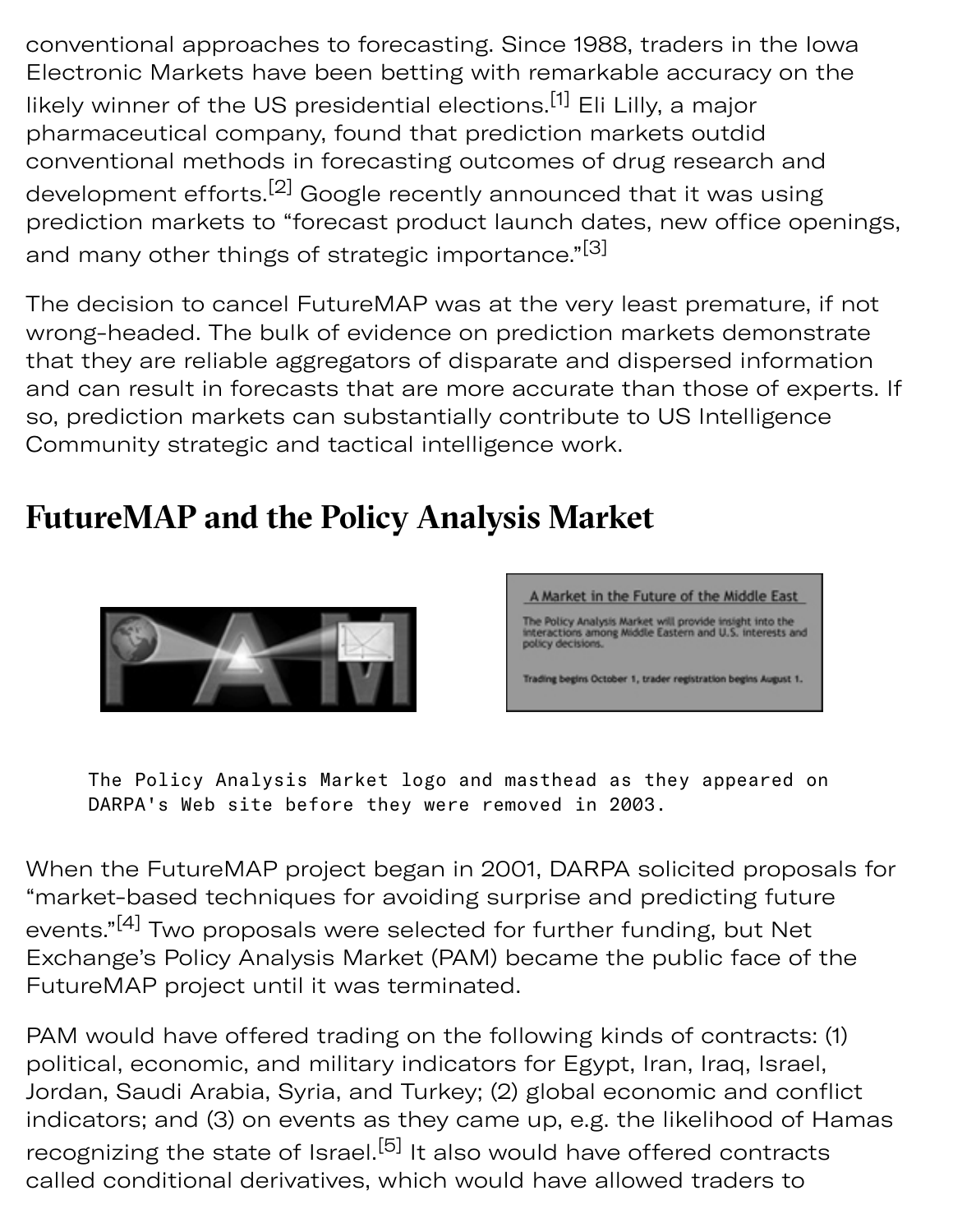speculate on events conditional on the occurrence of other related events (e.g., a trader might bet on the likelihood that the Saudi regime will fall if the United States withdraws from Iraq).<sup>[6]</sup> PAM's creators believed that the conditional derivative would have enhanced the "prediction power" of the market.[7]

## **Prediction Markets: Theory and Evidence**

The theories underlying PAM and other prediction markets are the Efficient Capital Markets Hypothesis (ECMH) and the Hayek hypotheses.<sup>[8]</sup> These hypotheses explain how information is aggregated such that market prices provide accurate estimates on the likelihood of future outcomes.<sup>[9]</sup> According to ECMH, capital markets are "extremely efficient in reflecting information about individual stocks and about the stock market as a whole," such that no amount of analysis in an attempt to forecast future stock prices can beat the market.<sup>[10]</sup>

Expanding on this hypothesis further was the idea of a "random walk." The logic of the random walk is that if information flows without impediments and stock prices immediately reflect that information, then tomorrow's price changes will reflect only tomorrow's news and are independent of today's price changes. But since news is unpredictable, then price changes are also unpredictable. Consequently, prices fully reflect all known information, and even uninformed investors buying a diversified portfolio at market prices will obtain a rate of return as generous as that achieved by the experts.<sup>[11]</sup> Thus "[i]n an efficient capital market, asset prices reflect all relevant information and thus provide the best prediction of future events given the current information."<sup>[12]</sup> Oil futures prices, for example, have been demonstrated to act as a function of the spot price and an estimate about the cost of carrying the commodity until the time of delivery.<sup>[13]</sup>

For prediction markets, the theory that price instantaneously reflects information is only part of the story. The other part rests with the Hayek hypothesis. Hayek, criticizing central planning in 1945, sought an answer to the following question: how does one effectively aggregate disparate pieces of information that are spread among many different individuals, information that in its totality is needed to solve a problem?<sup>[14]</sup>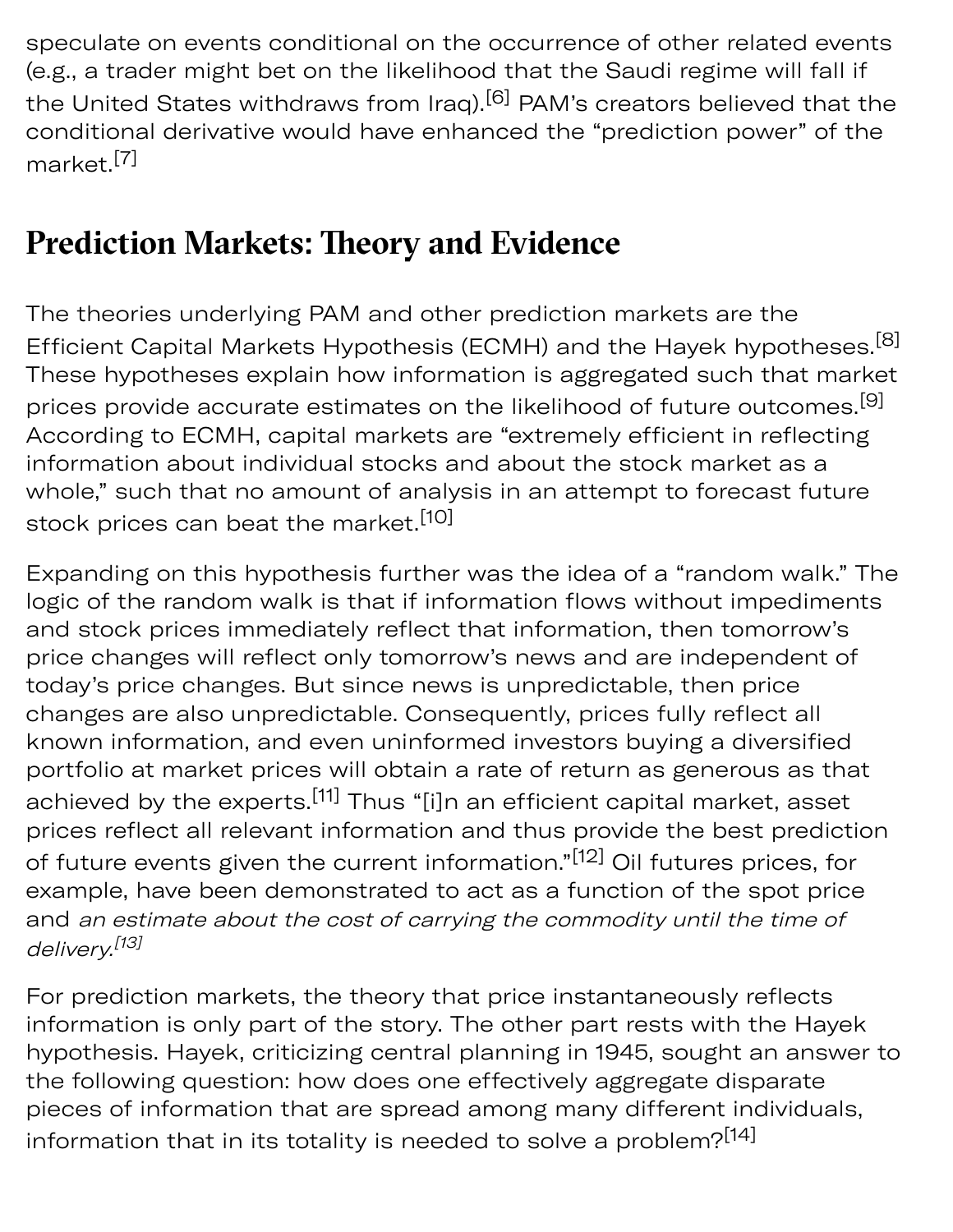Hayek's answer was that market prices are the means by which those disparate pieces of information are aggregated. "The mere fact that there is one price for any commodity…brings about the solution which…might have been arrived at by one single mind possessing all the information which is, in fact, dispersed among all the people involved in the process."[15]

Additionally, the market works even when people have limited knowledge about their surrounding environment and the people with whom they transact.[16] An interesting application of the Hayek hypothesis was the explosion of the NASA space shuttle Challenger in 1986. Within minutes of that explosion, Wall Street traders seemed to identify who would be held responsible for the crash while a presidential commission took nearly four months to conclusively pinpoint the cause of the tragedy.[17] The Challenger study authors' note that "What the Challenger episode adds to Hayek's insights is that securities markets are vehicles for amalgamating unorganized knowledge."[18]

#### Trading Mechanics

Trading in prediction markets is similar to any haggling kind of transaction: buyers and sellers exchange offers and counter-offers until they agree on a price.<sup>[19]</sup> In a double auction, the most common mechanism used to clear prediction markets, buyers submit bids and sellers submit asking prices, which are ranked from highest to lowest to generate supply and demand curves. Trades are executed when two prices match (i.e., bid-ask spread is zero or supply intersects demand). In describing Eli Lilly's 2003 experimental prediction market, Vice President for Lilly Research Laboratories Alpheus Beingham noted that, "When we start trading stock [in the drug], and I try buying your stock cheaper and cheaper, it forces us to a way of agreeing that never really occurs in any other kind of conversation." [20]

In prediction markets payoffs are determined by the occurrence (or lack thereof) of outcomes. Consider the following contract: Senator Hillary Clinton will declare her candidacy for the 2008 presidential election by 1 January 2007. If the contract has a share price ranging from 0 to 100 cents, the contract would pay 100 cents if, in fact, the senator declares before then. In this case, a trader who bought 10 shares of the contract at 67 cents would realize a profit of 330 cents (1000-670=330); if she doesn't declare, that trader gets nothing. <sup>[21]</sup> The same trader could also profit by selling his shares to another trader at a price higher than 67 cents before the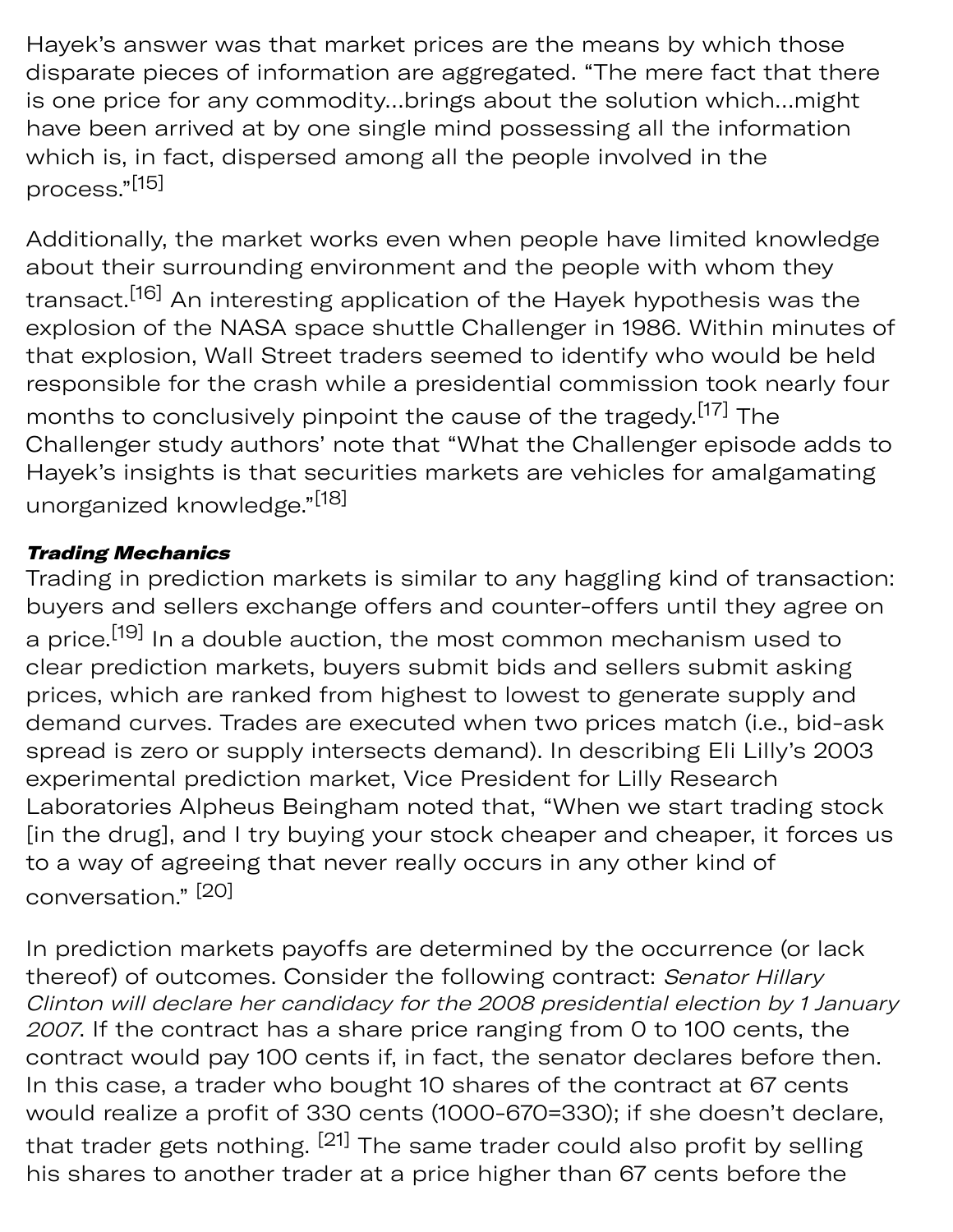closing period of the contract.

Prediction market proponents claim that market prices for contracts can be interpreted as probabilities of an expected outcome. In the above example, a contract closing at 67 cents would mean there is a 67 percent probability that Senator Clinton will declare her presidential candidacy before 1 January 2007.

price high

The contention that market prices can be interpreted as probabilistic estimates of future events is not without controversy.<sup>[22]</sup> One specialist, Charles Manski, argues that it is dangerous to read market prices as probabilities.[23] Others note that little is known about why a trade occurs in prediction markets.<sup>[24]</sup>

Numerous studies have suggested, however, that markets do lead to predictions that are more accurate than traditional forecasting techniques, including those that rely on expert opinions. A study of the Iowa Electronic Markets during the 1988 US presidential election concluded that market predictions of the two candidates' vote shares were closer to the actual vote shares than were the polling data of six major organizations.<sup>[25]</sup> Orange juice futures prices have been shown to be better predictors of weather than the National Weather Service's forecasts.<sup>[26]</sup> A preliminary study of the Goldman Sachs and Deutche Bank's Economic Derivatives market, which allows traders to hedge against surprises in economic statistics like unemployment and GDP data, concluded that prediction markets, "may be useful as a supplement to the other relatively primitive mechanisms for predicting the future like opinion surveys, politically appointed panels of experts, hiring consultants or holding committee meetings."[27]

## **From Orange Futures to Market Intelligence and Policy**

## **Analysis**

While some prediction markets outperform experts and polls in predicting winners of presidential elections and weather in Florida, at least two other experiments suggest the markets can perform intelligence and policy analysis functions.

### HP Labs and Market Intelligence

In 1996, HP Labs and Caltech conducted a three-year experiment using an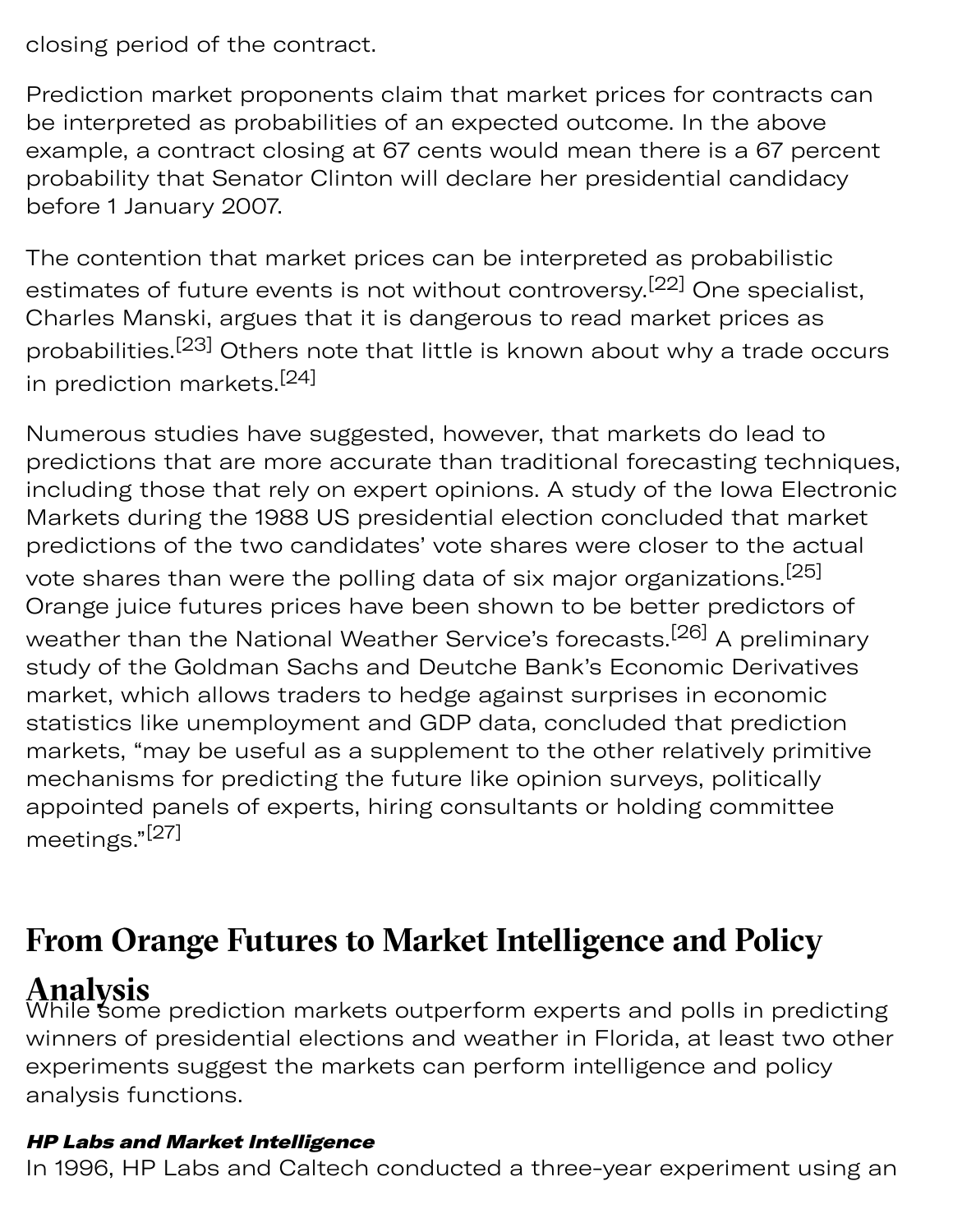"information aggregation mechanism," (IAM) or prediction market.  $^{[28]}$ Echoing Hayek's information aggregation problem, the study noted that responsibility in businesses for aggregating information in a timely way lies with many different individuals throughout the company and that such efforts have been costly and by most standards inefficient.<sup>[29]</sup> Moreover, "business practices such as quotas and budget settings create incentives for individuals not to reveal their information."<sup>[30]</sup>

The IAM experiment involved 12 predictions over a three-year period. Traders were paid if and only if they owned the security that corresponded to the actual sales outcome (e.g., trader owns stock that forecasts the actual unit sales within a given range of units). The IAM aggregated information from 20 to 30 people across different parts of the United States and from HP business, finance, and market divisions. They were selected because they possessed "different patterns of information" (e.g., pricing strategies and client specific data) that "were in need of aggregation."<sup>[31]</sup> To "provide market liquidity" five participants from HP Labs who were ignorant of HP business-related information also participated.[32]

The experiment was a success. In 75 percent of the predicted events for which there were HP official forecasts, IAM predictions came closer to the actual outcomes than did the official forecasts.<sup>[33]</sup> The experiment also gave credence to the theory that prediction market prices act as probabilistic estimates of future sales targets.

Thus, if a stock that corresponds to a sales projection interval of 1,201 to 1,300 has a share price of 20 cents, it means that there is a 20 percent probability that actual sales will fall within this range. The study noted that the advantages of using an IAM lie in its ability to "aggregate any type of information possessed by different people," to quantify and give weights "to the opinions of different people," and in its scalability.<sup>[34]</sup>

### The "Saddam Security" Policy Analysis

In contrast to the HP Labs experiments, the Saddam Security study was an experiment to determine if decisionmaking could be informed in real time by existing prediction, financial, and energy markets.<sup>[35]</sup> One month prior to the US invasion of Iraq in March 2003, Wolfers and Zitzewitz attempted an estimate of the effects of a US decision to go to war with Iraq. The authors examined the relationship between equity and oil spot and futures prices and the Saddam Security, a [Tradesports.com](https://Tradesports.com)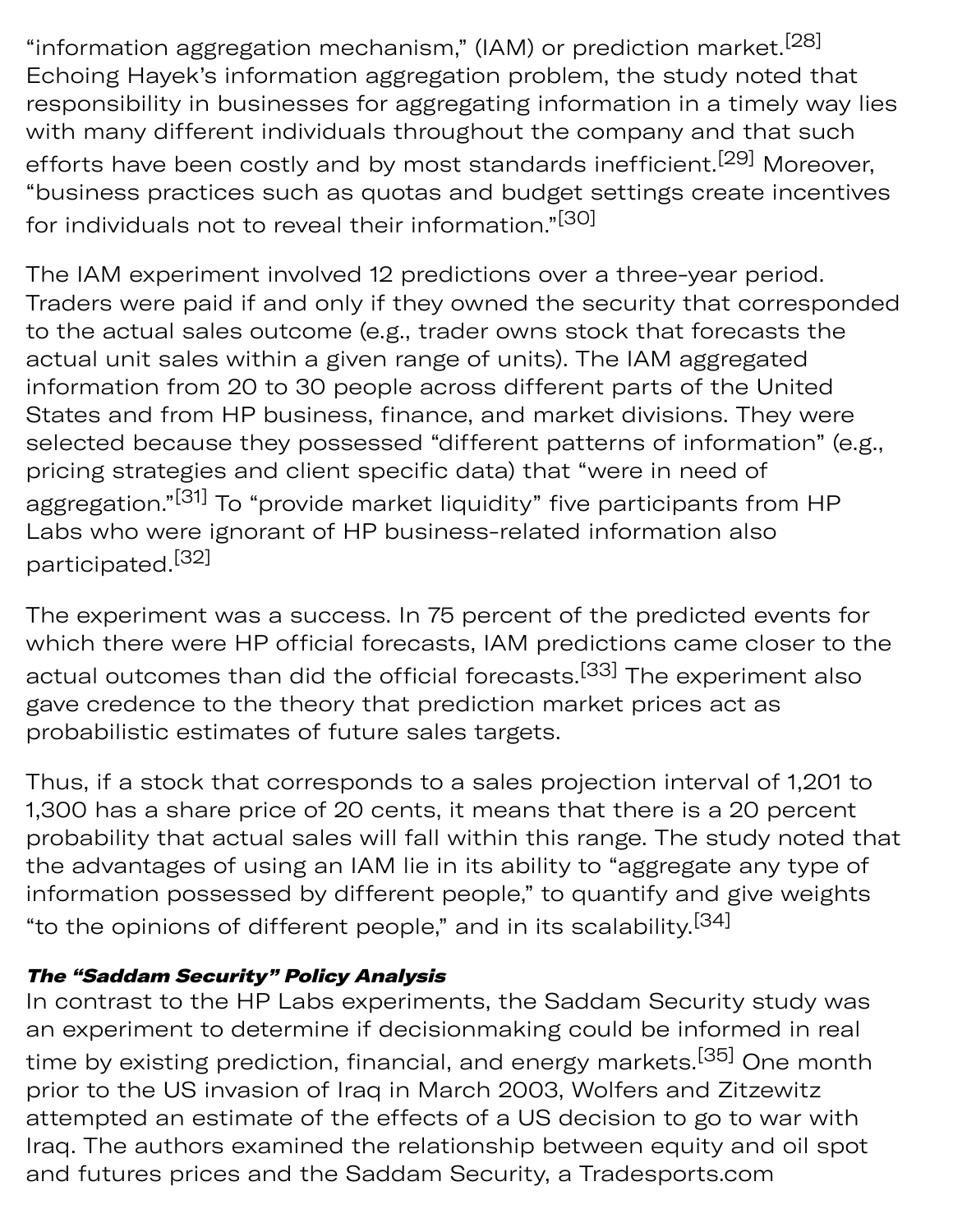contingent security, that paid if and only if Saddam Hussein was out of office by 30 June 2003.

s pric y sp

In the weeks preceding the invasion of Iraq, the authors reasoned that the higher the price of the Saddam Security then the higher the probability of the United States going to war. If during the same trading period oil futures prices on contracts for delivery toward the end of 2003 were relatively high, then that would suggest investors expected the war to cause medium disruptions in supply (i.e., no destruction of oil fields). Similarly, if S&P 500 futures prices for one-year ahead during the same period were negatively correlated with the Saddam Security, that would sugest investors believed the war would negatively affect the broader global economy. The rationale for using equity and oil futures prices was that they reflected traders' best guesses on the economic and political conditions at the time of the contract delivery date.

Researchers Looney, Schrady, and Brown performed similar correlations, but on historical events. Observing that oil-futures prices tended to sharply increase when a crisis breaks and steadily fall back to pre-crisis levels once US naval forces arrived on the scene, the three calculated that these price declines "produced significant cost savings to the United States economy" in the range of \$55.2 billion for the US economy in the immediate aftermath of the Iraqi invasion of Kuwait in 1990.<sup>[36]</sup>

Exploring the possibilities of prediction markets further, others have proposed that these markets should serve as mechanisms to help decide which of several policies options should be implemented. Hanson, for instance, hypothesized the creation of markets to guide policymaking in which, "people could bet on future crime rates, conditional on allowing concealed weapons."[37] Hahn and Tetlock argue that the markets have the potential to provide informed evaluations of policy proposals before they are adopted.<sup>[38]</sup>

## **Using Prediction Markets to Enhance Intelligence**

**Capabilities**<br>How then can prediction markets improve the performance of the US Intelligence Community? In many respects the challenge of intelligence goes to the core of the Hayek hypothesis: How do you aggregate, in a timely way, disparate pieces of information that are spread among and within 15 US intelligence agencies into relevant products? Putting aside market design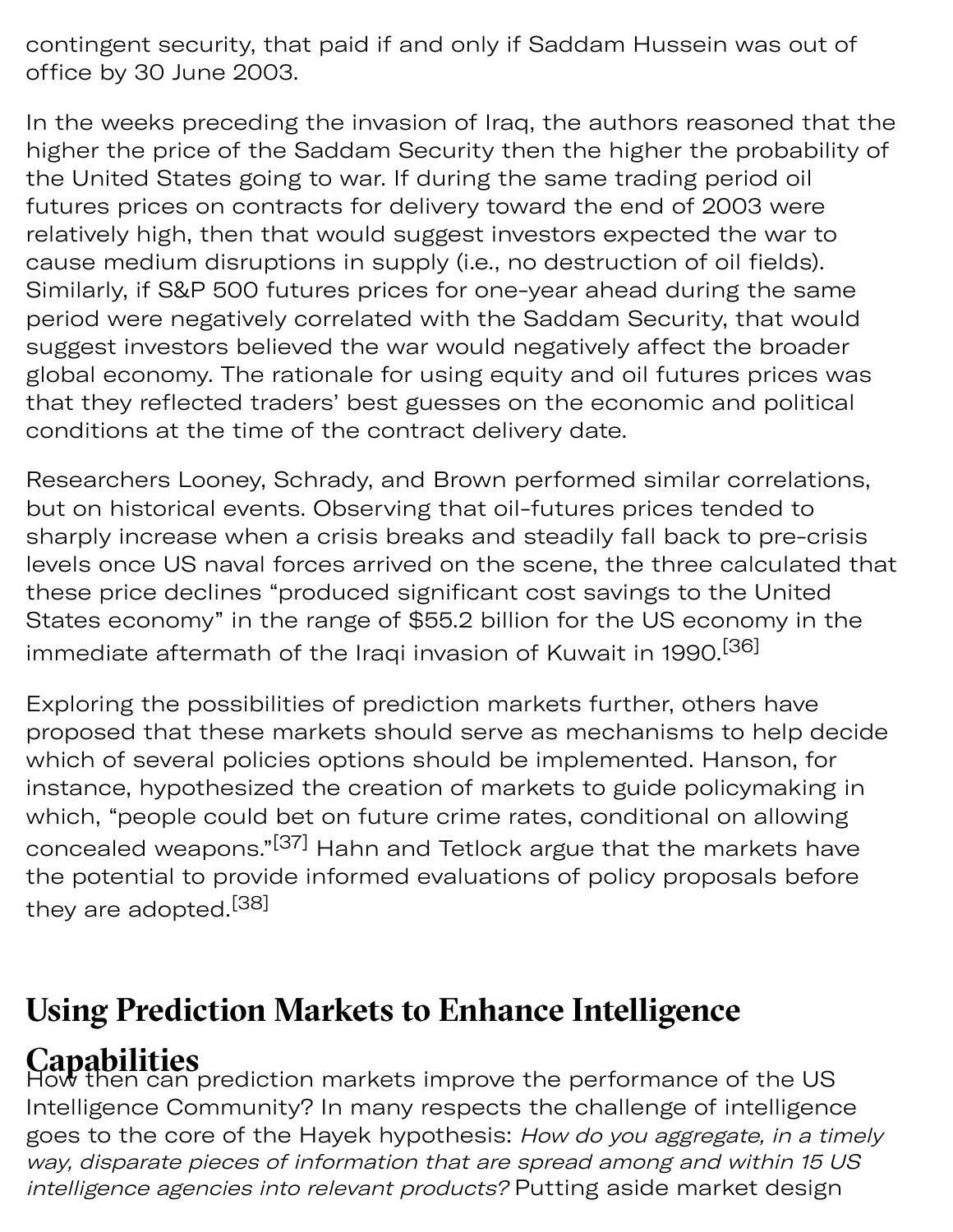questions for now, prediction markets can help address shortcomings in analytical organization and processes, improve long-term intelligence estimates, and perform real-time and ex-ante policy evaluations.<sup>[39]</sup>

#### **Information and Analytical Aggregation**

The 9/11 Commission, in its discussion of how to reorganize the US Intelligence Community, cited the lack of unity of effort in information sharing as the "biggest impediment to all-source analysis-to a greater likelihood of connecting the dots."<sup>[40]</sup> The lack of information sharing is further compounded by a culture that emphasizes information compartmentalization, suffers from stovepipe mentalities, and bureaucratic distrust.<sup>[41]</sup> One way to solve these problems is to work on ICwide software and databases and develop improved protocols for accessing classified information and for providing better coordination of interagency analyses. Another way is to use prediction markets to aggregate information and analyses. In the way HP's IAM fused together information and judgments from different corporate divisions into probabilistic estimates of future outcomes, a prediction market could perform the same function for the Intelligence Community.

A good illustration of the way in which an Intelligence Community prediction market might have worked in the months before the beginning of the 2003 Iraq war is the case of the contested meaning of Iraq's purchase of specialized aluminum tubes in 2001. As is now well-known, Intelligence Community analysts disagreed sharply about their significance, some believing they were intended for Iraq's putative nuclear program. Irrespective of major disagreements, the conclusion that the tubes were part of Iraq's reconstituted nuclear program worked its way into the case for war that Secretary of State Colin Powell made before the United Nations in February 2003.[42] In hindsight, the judgment was wrong.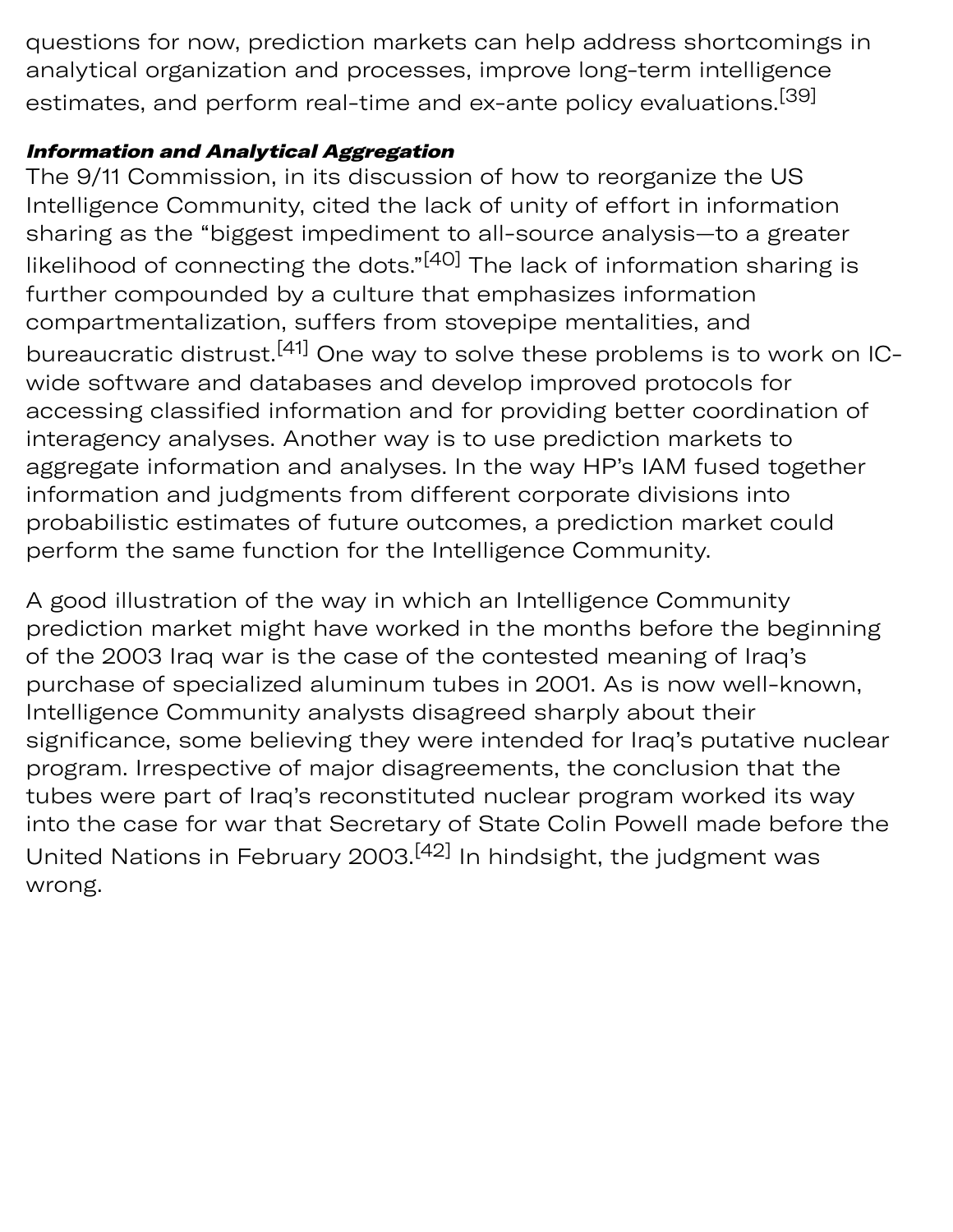

This chart, showing the fluctuation in prices in the 2006 US Congressional Control Market of the Iowa Electronic Markets, illustrates the way in which market players' collective judgment unfolded in the five months before the November mid-term election. (Image courtesy of University of Iowa, Henry B. Tippie College of Business.)

Turning back the clock, imagine that in February 2001 analysts throughout the community had the opportunity through an Intelligence Communitywide prediction market to bid on the following yearly futures contract (share price ranging between 0 and 100 cents): The Iraqi-purchased highstrength aluminum tubes are for use in a uranium enrichment program.<sup>[43]</sup> The specificity of the contract is noteworthy because it eliminates the ambiguity surrounding a judgment about whether the aluminum tubes could be used in a

uranium enrichment program.[44] If demand (buyers) exceeds supply (sellers) for the contract (i.e., analysts believe that the tubes are destined for use in the Iraqi nuclear program), then the share price rises. Conversely, if supply exceeds demand (i.e., analysts believe the tubes are not destined for use in the Iraqi nuclear program), then the share price decreases. In other words, the market price of the contract depends on the price at which analysts are willing to bid and ask.

In this example a prediction market could have aggregated the different information and analytic judgments of the different agencies into a single market price. Hypothetically, share prices for this contract would have fluctuated from a high of 87 cents in March 2001 when reports of attempted aluminum purchases were first received to a low of 38 cents in February when uncertainty remained about the end uses of the tubes. Thus when trading closed in February 2003, the closing share price of 46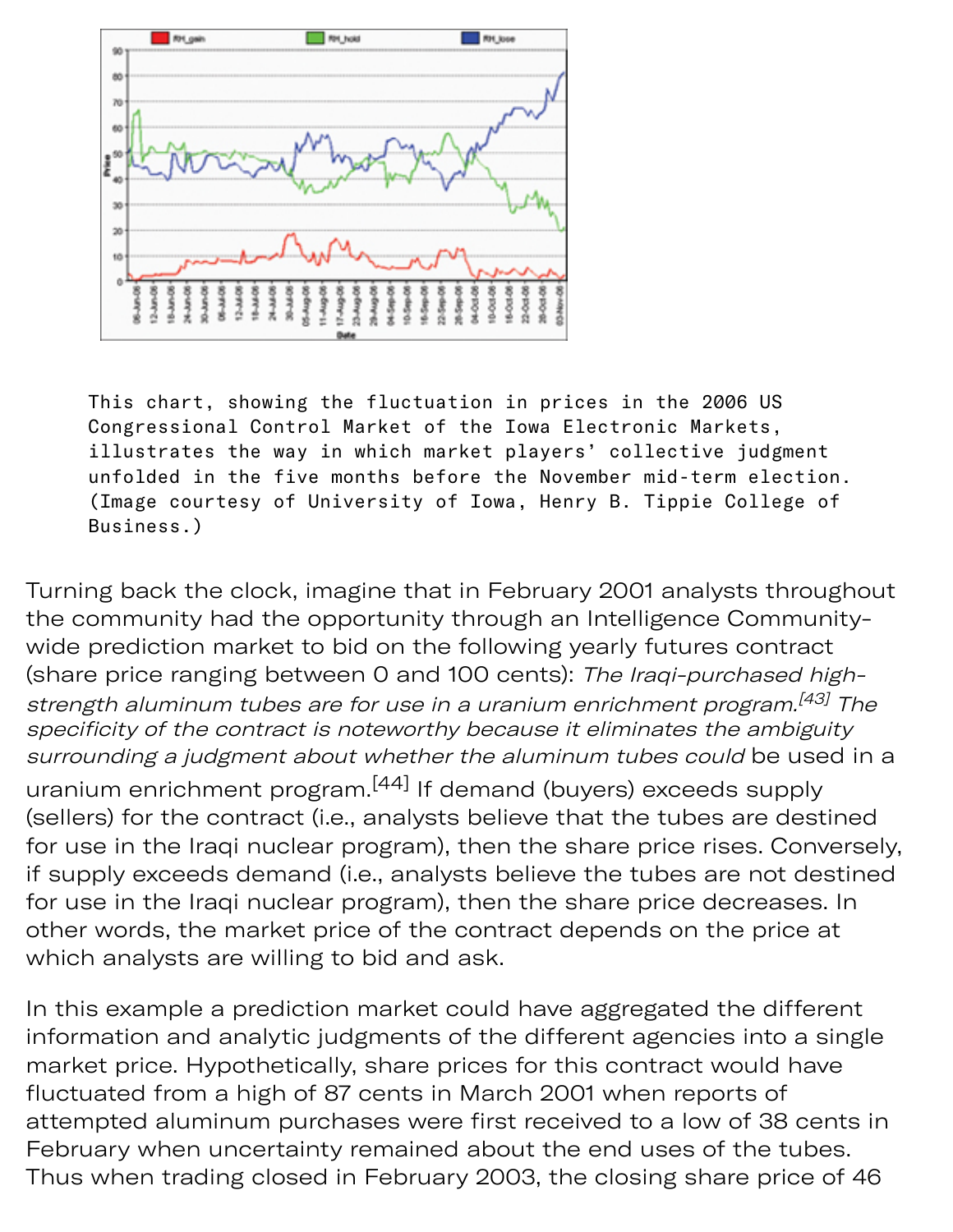cents would have told policymakers that the Intelligence Community believed that there was only a 46 percent chance that the aluminum tubes were for use in Iraq's nuclear program.<sup>[45]</sup>

ding clo y 2 sing sha e pric

The judgment about the aluminum tubes was only one of many inaccuracies that underlined the conclusion of the October 2002 National Intelligence Estimate, which said that Iraq was reconstituting its nuclear program. The commission investigating pre-invasion intelligence stated that, "the NIE [October 2002 National Intelligence Estimate] too often failed to communicate the paucity of intelligence supporting its assessments and also contained several inaccurate statements."[46] Prediction markets could have been especially helpful in the formulation of the October 2002 NIE because with prediction markets, uncertainties and certainties are expressed through a probabilistic collective judgment (the market price) rather than through a consensus.

In this respect, because dissenting views affect market prices they have considerably more value in prediction markets than they do in intelligence estimates, where they may end up as unnoticed footnotes. Markets also work better when traders disagree on what is the "truth" since trading by its very nature means that an individual is attempting to profit from another person's perceived poor judgment.<sup>[47]</sup> Analysts buy (or sell) based on the information they possess. Those willing to pay a higher price to engage in a transaction in expectation of a higher payoff will do so, especially when they think they are right.

### Long-Term Estimates (Avoiding Strategic Surprise)

Long-term intelligence estimates provide judgments on the likely path of major issues affecting national security. These issues can range from the proliferation of weapons of mass destruction to terrorism. However, problems of ambiguity of judgment sometimes render an analysis useless and ambiguity of evidence can further muddy the analysis.<sup>[48]</sup> Criticisms of past intelligence estimates have also pointed out their lack of timeliness. For instance, as the 1979 Iranian revolution unfolded, a longterm estimate on the outlook for Iranian political stability in the works deemed Iran politically stable.<sup>[49]</sup> Under these circumstances, policymakers may find it difficult to draw any useful conclusions from the intelligence.

How would the IC arrive at a community-wide judgment if intelligence both supports and undercuts the contention that the balance of power in the Taiwan Straits will shift in favor of the Chinese against the United States in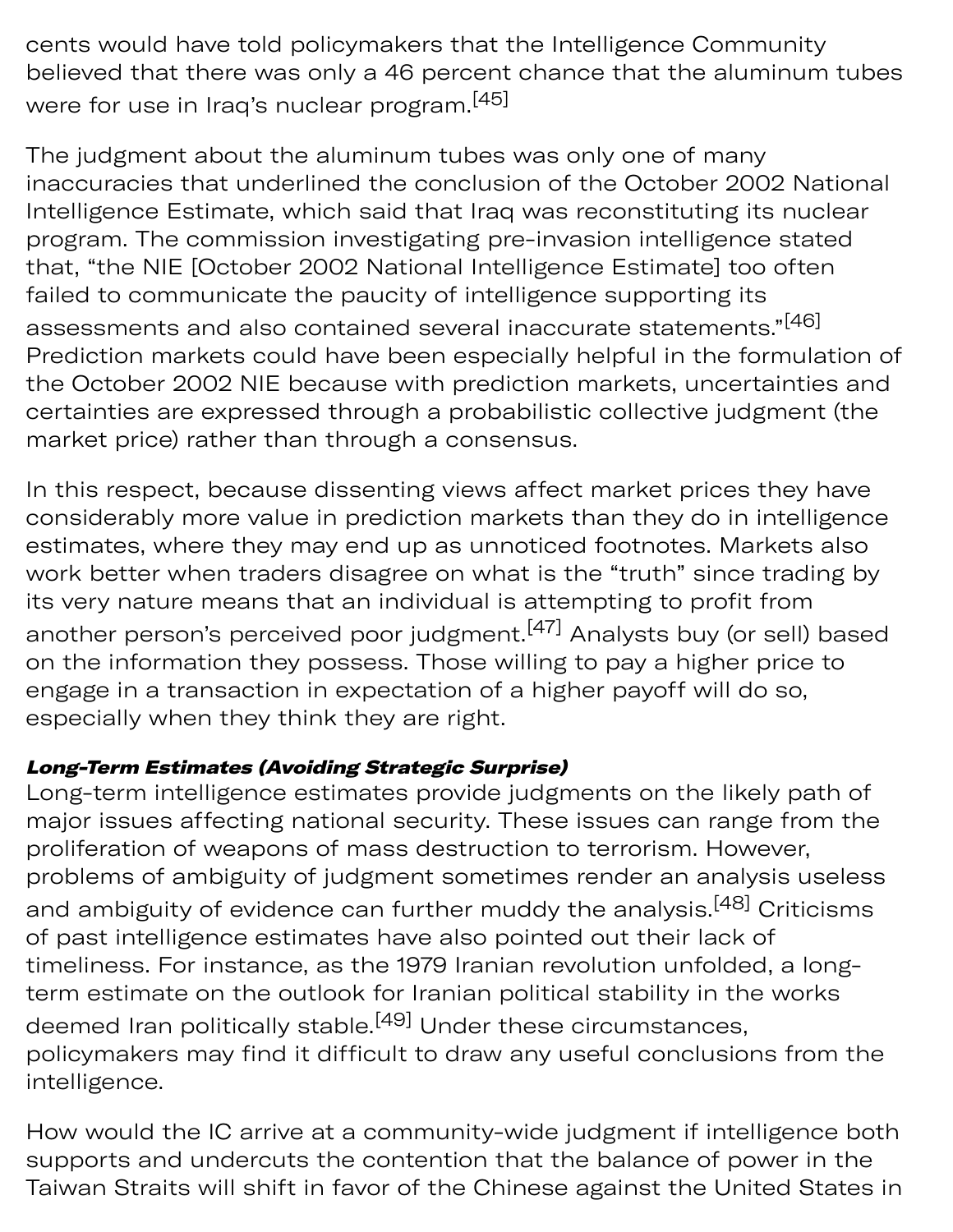2008? Imagine that analysts bet on the following contract (share prices ranging between 0 and 100 cents):

In 2008, China will prevail against the United States in a clash in the Taiwan Straits, conditional on China successfully fielding supersonic sealaunched cruise missiles.

Further assume that policymakers want the long-term estimate to be completed in three months and that trading occurs during the threemonth time frame. Therefore if the closing share price on the final day of trading is 87 cents then policymakers can interpret the closing share price as the IC's estimate that there is an 87 percent probability that the balance of power in the Taiwan Straits will shift in China's favor in 2008. The closing share price of 87 cents also signals that: (1) the fielding of supersonic ship-killing missiles by 2008 is a critical determinant in estimating whether China will prevail in the straits; and (2) the US Navy does not possess adequate countermeasures against sea-borne cruisemissile attacks.

To provide more depth to this analysis, analysts could bet on the probability that China successfully fields sea-launched cruise missiles by 2008, provided that China's current rate of research and development remains constant. They could also bet on China's intentions by speculating on the likelihood that Chinese leaders will seek to forcibly reunify Taiwan by 2008, conditional on Taiwan introducing another referendum on independence.

Prediction markets can function as powerful complements to the traditional process by which long-term estimates are performed. Their power is further multiplied when one imagines that the time and resources saved in running such markets means that several long-term estimates can be run concurrently and updated periodically. At the very least, had a prediction market existed on Iran's long-term political stability in 1979, fluctuations in the share prices of the appropriate contract would have quickly reflected the import of unfolding events and shifts in analytical judgments. Moreover, by allowing analysts to hedge their estimates in the form of conditional contracts, policymakers gain valuable probabilistic estimates, as opposed to wishy-washy judgments which policymakers may easily ignore.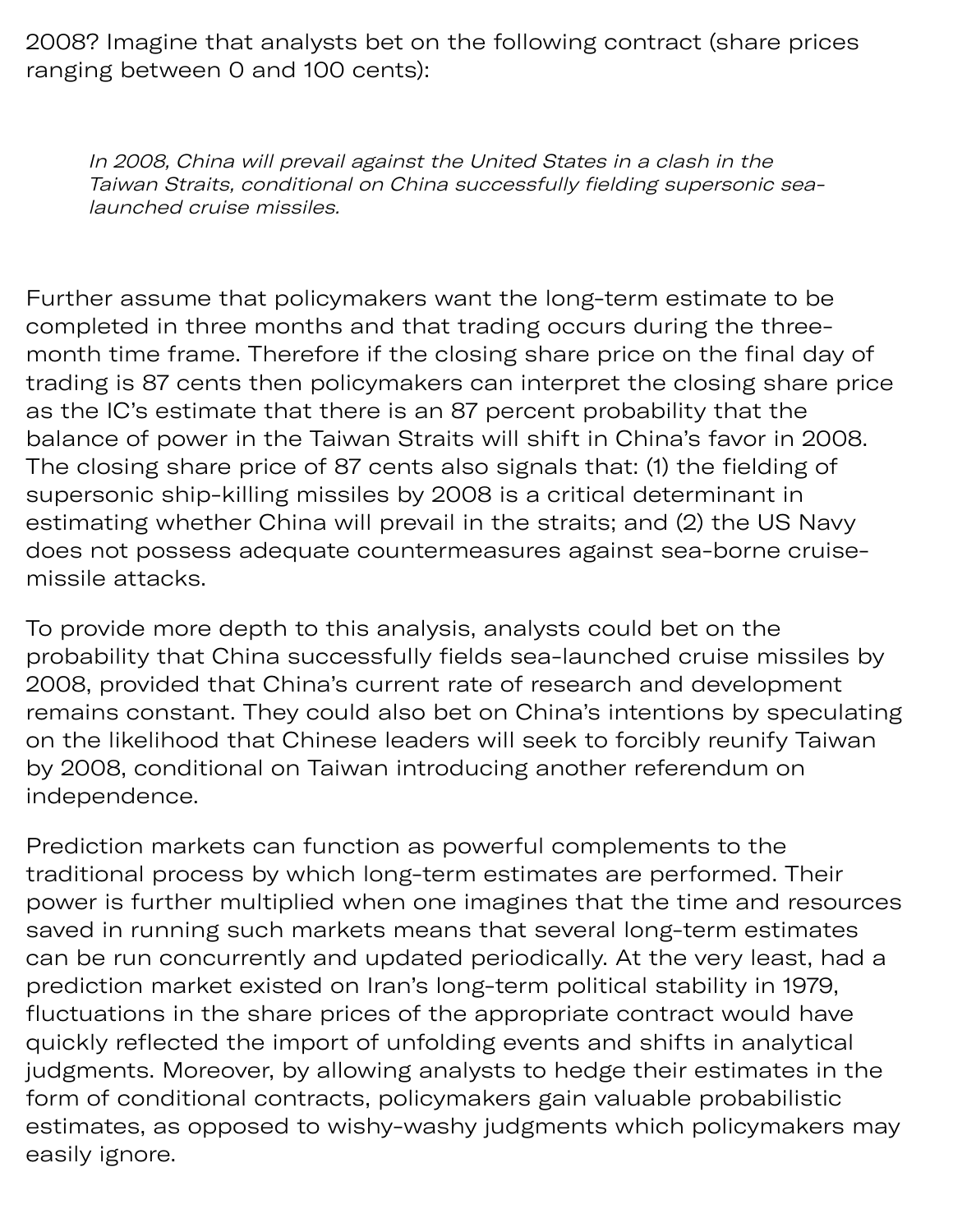#### Attack Warnings (Avoiding Tactical Surprise)

Can prediction markets help avoid tactical surprise? Here there are no clear answers. An attack that is truly surprising necessarily results from a failure of strategic intelligence—"We had no idea they were going to attack us."

But a glance at the record of historical intelligence failures suggests that such surprises are the exception and that failures most often result from failure to communicate appropriate warnings or failure to assess evidence correctly.

Thus one difficulty in using prediction markets to forecast tactical problems is that the market requires contracts for explicitly anticipated events. (e.g., what is the probability that Al-Qa'ida will hijack planes and fly them into the World Trade Center, Capitol Hill, and the Pentagon on or around September 11, 2001?)<sup>[50]</sup>

Such specificity is hard to come by, a fact aptly demonstrated by the often ambiguous nature of the Department of Homeland Security's Threat Advisory warnings. Even if specificity were possible, there remains the question of how much a share price needs to rise (e.g., 38 cents, 52 cents, 61 cents) before it is taken seriously by policymakers.

Where a prediction market might be useful is in speculating on the probability that a certain method would be used in an attack. For example, in the years leading up to 11 September 2001, analysts could have speculated on a yearly futures contract associated with the likelihood of terrorists hijacking planes and using them as aerial suicide bombs. In theory, an NIE on terrorist threats against the United States would display a graph of rising futures prices associated with the aerial suicide bomb contract. But again, this presupposes that analysts had contemplated the method of attack and issued the appropriate trading contract before 11 September 2001.[51]

Hanson has proposed an alternative use for tactical prediction markets in which trading revolves around the probability of red teams (US security teams that act as terrorist cells) penetrating US homeland security defenses (e.g, placing fake explosives on Capitol Hill). He suggests that markets could trade on the rate of red team "wins" conditional on the type of security measures (e.g., private vs. government airport security screeners) used to thwart the mock terrorists.<sup>[52]</sup> The value of such a market is in identifying weaknesses in homeland defenses without having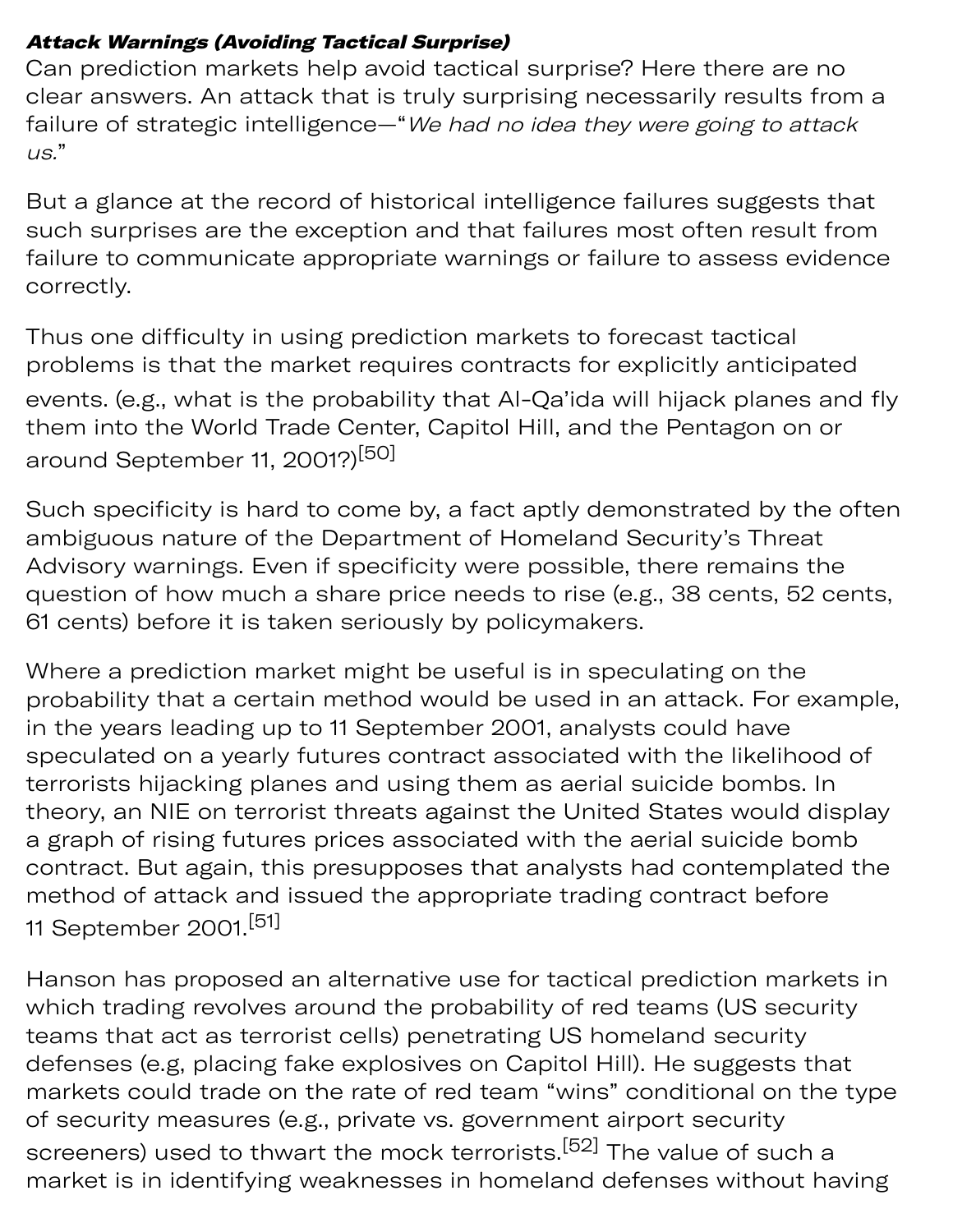to experience a market test of an actual terrorist attack.

#### Assessing Policy Choices

Is the United States winning in Iraq? Will the Andean Regional Initiative decrease the supply of cocaine to the United States? These are just some of the questions policymakers might ask that prediction markets could help answer. If the United States goals in Iraq are to quell the insurgency and to establish a bulwark of democracy in the Middle East, futures contracts issued to the market might revolve around a composite index of economic and political freedoms in Iraq and in the broader Middle East, indicators of civil stability and economic growth, or measurements of oil output and kWH of electricity generation. If analysts believed that the United States was losing the war in the short-term but winning in the long run, then one would expect share prices for short-term contracts to be relatively lower than those for longer-term contracts. These futures contracts could be quarterly, yearly, or two-year contracts. Thus different share prices at different points in time for different futures contracts would provide policymakers with a more nuanced real-time evaluation of whether US policy in Iraq is working.

ying w ving

Prediction markets could also be used to make ex-ante evaluation of policies. Take the question of whether the United States should continue to fund the Andean Regional Initiative (ARI). Analysts could bet on two futures contracts: (1) the tons of cocaine that will be exported from the countries affected by the ARI to the United States in 2009, conditional on the United States continuing ARI; and (2) the tons of cocaine that will be exported if ARI is terminated. The difference in the two estimates would tell policymakers how much of a reduction (or increase) in cocaine analysts expect from the implementation of ARI. A more realistic assessment would most likely involve analysts speculating on several futures contracts with different expiration dates.

#### Prediction Market Design Issues

Before a system of Intelligence Community prediction markets could be implemented, key market design issues need to be addressed. For example, does the number of traders in a market matter? The HP experiment was successfully conducted with fewer than 30 participants, but contracts traded at Tradesports or the Iowa Electronic Markets have participants many times that number. Must traders be subject matter experts on the issue for which they are betting, or can they be somewhat in the dark, like the traders in the Hayek's story or the HP Labs participants?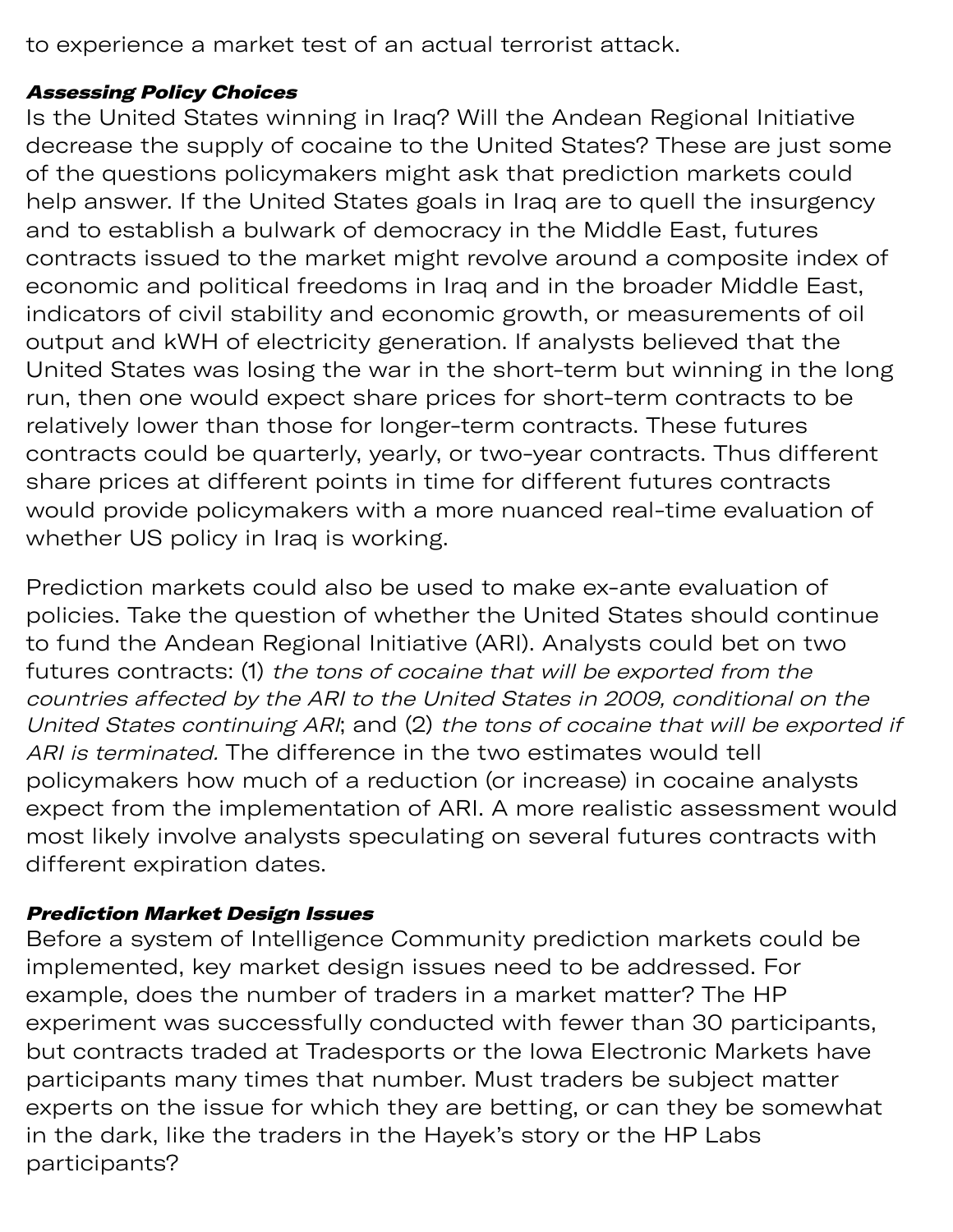#### Public versus Private Prediction Markets

Prediction markets aggregate information and judgments, but whose information and judgments should be aggregated for the best estimate of future events? The report on the HP experiment noted that there is only limited theoretical knowledge about the proper balance between participants with much relevant information versus those without any or limited relevant information.<sup>[53]</sup> Hanson has suggested that prediction markets "can be used to aggregate information from any given set of participants."[54]

Since the objective here is to effectively aggregate information and analyses of the entire Intelligence Community, implementation of prediction markets on a community-wide basis is preferable to intraagency markets. Ideally, anyone with the relevant information should trade. If the traded contract relates to aerial suicide bombs, then even airport lugage screeners, in addition to homeland security analysts, are potential market participants. This necessarily means that expert knowledge on a particular subject is not required before making a bet.

A more difficult question is whether there are circumstances under which the general public should be allowed to trade. Certain issues might require the aggregation of information and opinions on subjects intelligence officers may know little or not enough about. On the other hand, making public certain markets might be inadvisable because doing so might signal adversaries about intelligence interests.

A compelling case can be made for making diversity a key criterion. Diversity means that market participants have different pieces of information about their surrounding environment and consequently different judgments on the event for which they are betting. The HP experiment aggregated information across several corporate divisions. Economic theory and empirical evidence suggests that "thick" markets are preferable to "thin" ones.

### Contract Specification and Determination

The market prices of prediction markets are only meaningful if the contracts address the right questions and address them clearly. Wolfers and Zitzewitz note that a prediction market works best when contracts are clear, "easily understood and easily adjudicated."<sup>[55]</sup>

Another consideration is avoiding situations in which traders are punished for guessing correctly. This happens, for example, when traders are asked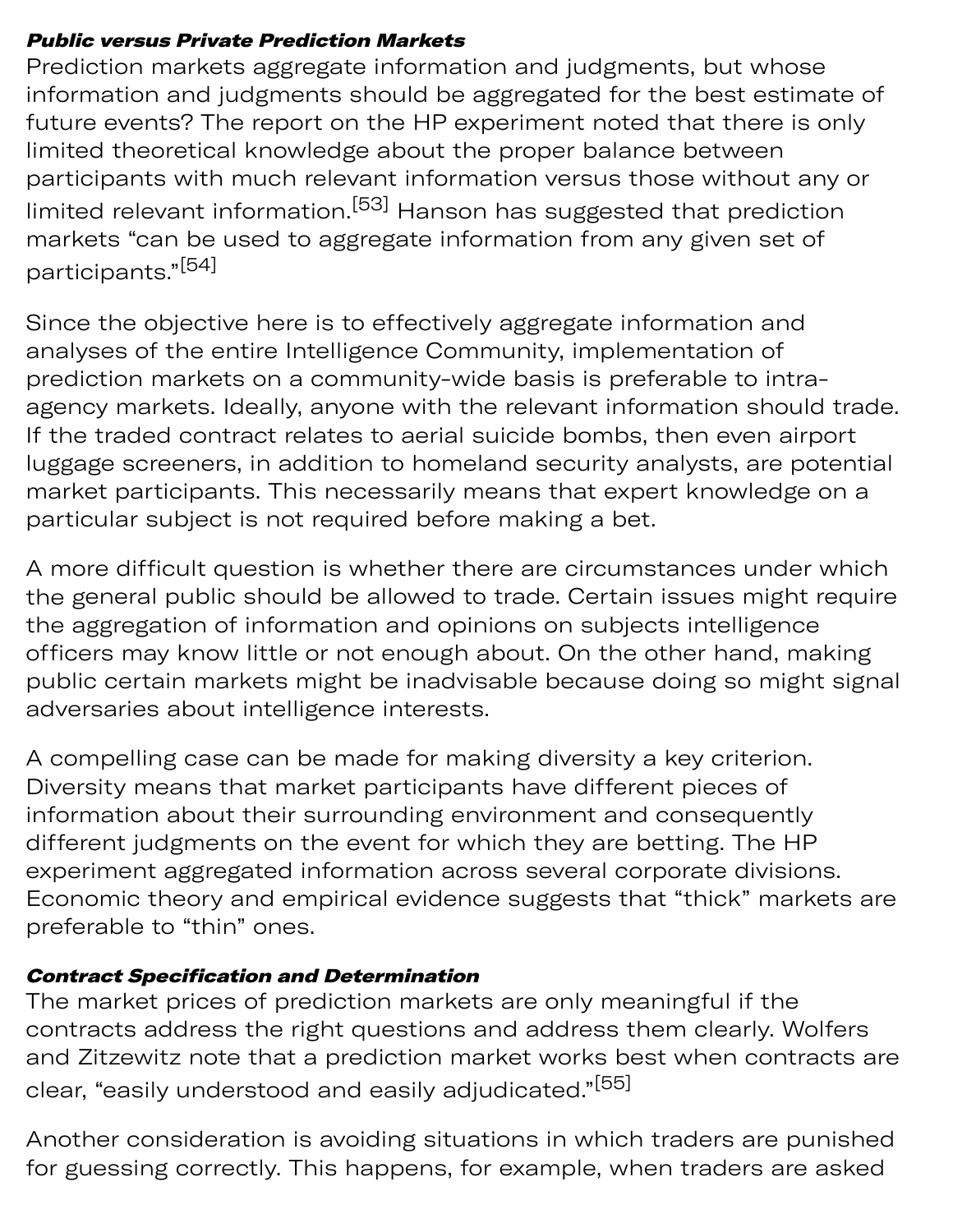to speculate on whether Boeing's Future Combat Systems will deliver a battlefield communications network to the Army on time, and in response to sagging market prices the Army extends the deadline. The solution to this example is to specify two conditional contracts: (1) what is the likelihood that Boeing will deliver the product on time, conditional on a contractual change; and (2) the same question but conditional on no contractual changes.

The final consideration in contract specification is in determining whether the contract is realized when it expires. Someone has to act as the final adjudication authority in deciding whether, in fact, the balance of power in the Taiwan Straits has tilted in China's favor against the United States short of the market test of an actual conflict. For contracts involving measurements such as the real-time or ex-ante evaluation of policies (e.g., US cocaine imports), the methodology of measurement should be fixed in advance. Traders need certainty that they will be rewarded for advice that is correct. Serious thought needs to be given to deciding who in the Intelligence Community should set the contracts for trading and judge whether the contractual outcomes are realized.

#### Soundness of the Theoretical Basis

The fact that prices in prediction markets fully and instantaneously reflect and aggregate all known information is an extension of the Efficient Capital Markets and Hayek hypotheses. In recent years behavioral finance theory has challenged the efficient markets hypothesis, which holds that rational actors account for stock market volatility.<sup>[56]</sup> Behavioral finance theory asserts that human psychology affects financial markets. It argues, for instance, that the feedback phenomenon in which enthusiasm begets enthusiasm explains the rise and burst of the Internet stock market bubble. In response, proponents of ECMH argue that markets are efficient in spite of irrational human behavior because in the long-run "true value" overcomes the "voting mechanism."[57]

For intelligence consumers the concern is that speculative bubbles will drive prices away from the "true price," thereby misleading policymakers. And even if speculative bubbles eventually burst, policymakers do not always have the time to wait for that to occur. There are also the problems of recognizing a speculative intelligence bubble and what to do if one occurs. Could one establish, for example, an instrument like the Federal Funds rate that an Intelligence Community equivalent to the Federal Reserve chairman could use to deflate a bubble? Wolfers and Zitzewitz note that further lab experiments are central to learning more about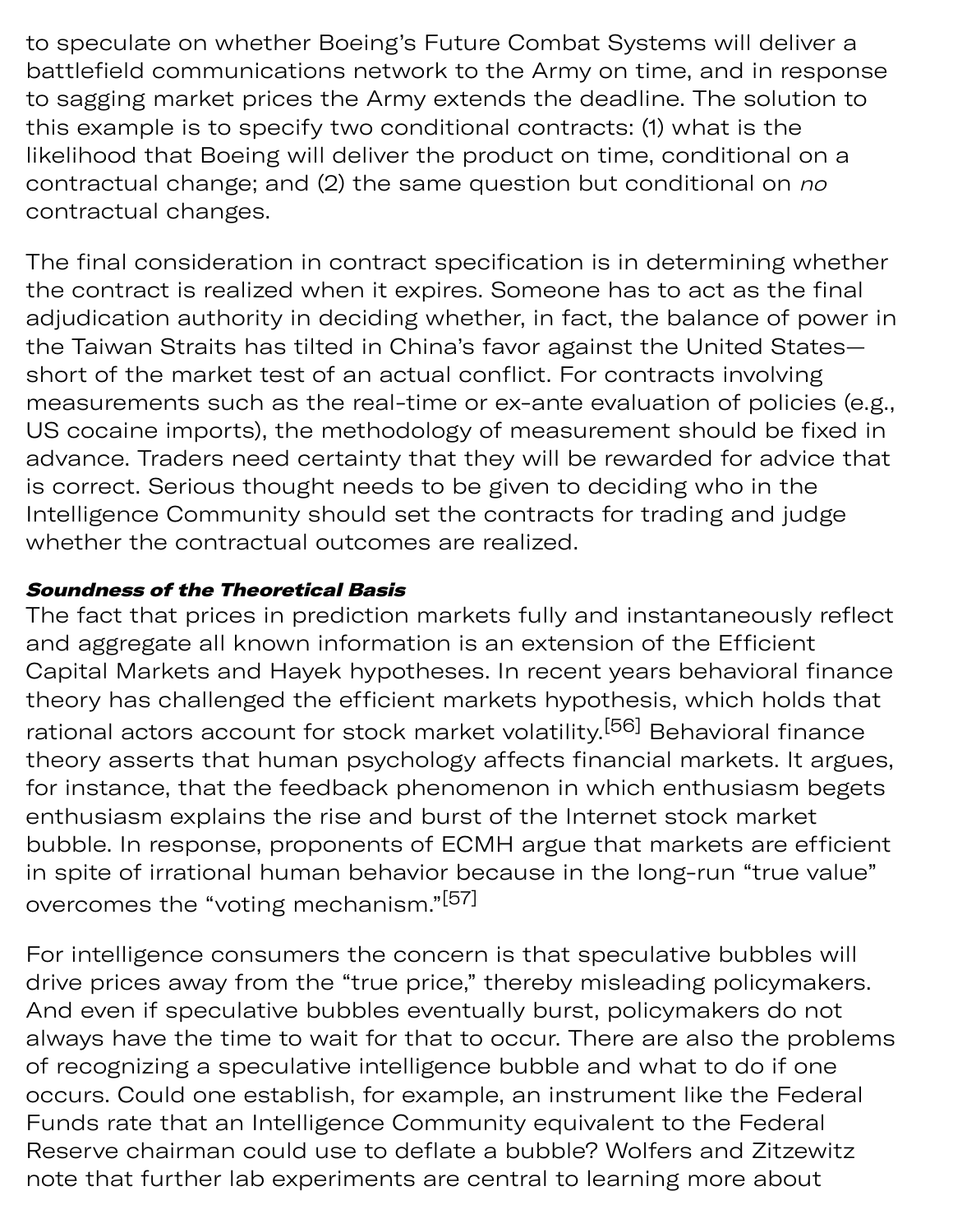bubbles in prediction markets since "it is possible for the experimenter to know the 'true price' and, hence, to observe deviations."<sup>[58]</sup>

Regardless, the possibility of speculative bubbles in prediction markets should not be the sole basis for a decision not to implement prediction markets if, on average, prediction markets outperform conventional forecasting methods. Certainly, the October 2002 NIE was prone to a form of speculative intelligence bubble. The stock market, in spite of its drawbacks, still manages to allocate hundreds of billions of dollars of equity capital to industry sectors more efficiently than any other social institution, especially those that rely on central planning.

#### Market Manipulation and Bias

 In the summer of 2003, one criticism of PAM was that market manipulation would render its results useless. Analysts might engage in trading behavior to fit a certain policy outcome (a specialized form of politicization) or worse, terrorists could manipulate the market to mislead the IC or even use the market to finance attacks. "Historical, field, and laboratory data, however, have failed to find substantial effects of such manipulation on average price accuracy" and instead attempts to manipulate markets actually increase the accuracy of information markets. [59]

Rhode and Strumpf noted that attempts to manipulate presidential betting markets in the early 20th century as well as their own attempts to manipulate prices of presidential candidates during the 2004 election year had a negligible impact on prices.<sup>[60]</sup> Empirical evidence notwithstanding, one simple preventative would be to limit participation in prediction markets.[61] The key consideration in implementing this measure is similar to considerations in deciding the scope of the prediction market: what scale and level of participation is required for information aggregation to work?

In addition to market manipulation, there may be concerns that trader's judgment or behavioral bias might influence market prices. This bias occurs when traders trade according to the outcomes they desire rather than a dispassionate assessment of what is likely. An analogy is that in the run-up to the Iraq war, intelligence analysts were so convinced that Iraq had reconstituted their WMD programs that any evidence, regardless of its veracity, only served to harden their earlier convictions.

Forsythe, Nelson, Neumann, and Wright examined the phenomenon of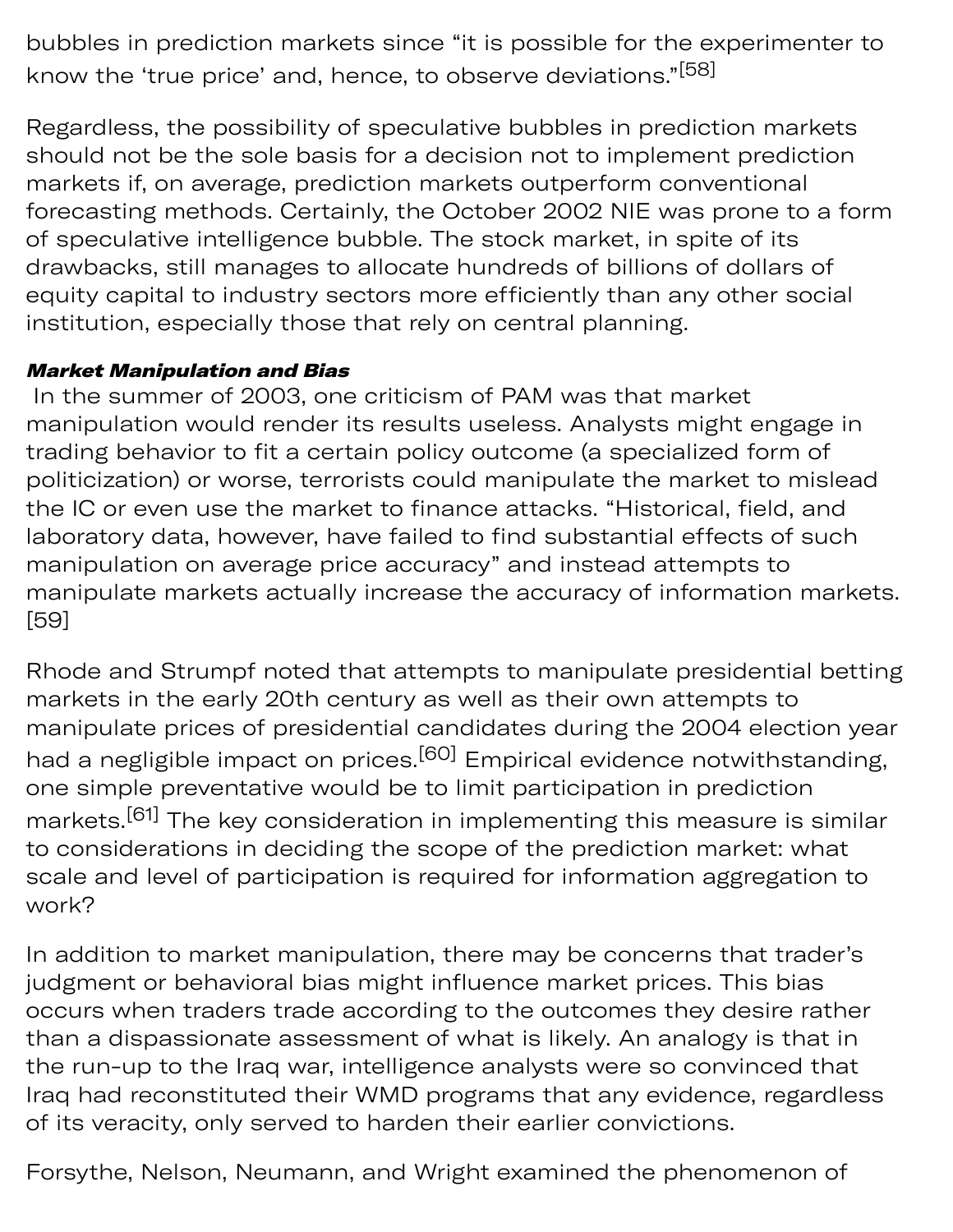judgment bias in their study of the Iowa Presidential Stock Market in 1988 and concluded that these biases were prevalent.<sup>[62]</sup> However, despite those biases, market predictions proved remarkably accurate on account of the marginal-trader hypothesis. Under this hypothesis, the marginal trader determines market prices. The authors noted that marginal traders essentially act as arbitrageurs by profiting in buying stocks from one set of biased traders and selling them to another set of biased traders. And by engaging in arbitrage, the marginal traders set the market price despite the fact that the average trader was biased.<sup>[63]</sup>

#### Real- vs. Play-Money: Accuracy, Motivation, Legal, and Moral Issues

The evidence on whether real-money prediction markets lead to forecasts that are more accurate than those of play-money markets is inconclusive. Some experts believe that markets in which traders have to "put their money where their mouth is" produce better results than markets in which traders do not risk their money.<sup>[64]</sup> Essentially, these experts argue that the profit-motivation in real-money markets contributes to a working market.

One study that compared the predictions of the two markets (Tradesports, a real-money market, v. NewsFutures, a play-money market) concluded that the play-money markets performed as well as the real-money markets.[65] The implications of this finding go beyond the accuracy issue since there are also legal, financial, and ethical issues involved in setting up a real-money market. PAM, for instance, was forced in part to consider conducting a public market trial due to restrictions on government interagency transfers of money. In any event, PAM presumably would have had to comply with US gambling laws; TradeSports, which deals in real-money trades, is based in Ireland so as not to run afoul of US gambling laws.

If real-money markets are set up, then decisions are needed on the value of the payoff per outcome (e.g., 100 cents is paid if event "A" occurs) and whether to allocate cash to market participants, and if so how much.<sup>[66]</sup> Morally, one might limit the value of the payoff per outcome to as low as 100 cents to avoid the appearance of rewarding analysts for correctly predicting bad outcomes (e.g., US troop deaths in Iraq will exceed 3,000 by some date). In a public real-money market payoff limits could mitigate concerns of "bad guys" using the market to finance their illicit activities. If play-money markets were implemented, other incentives might be needed, for example, mechanisms for granting "community bragging rights."[67]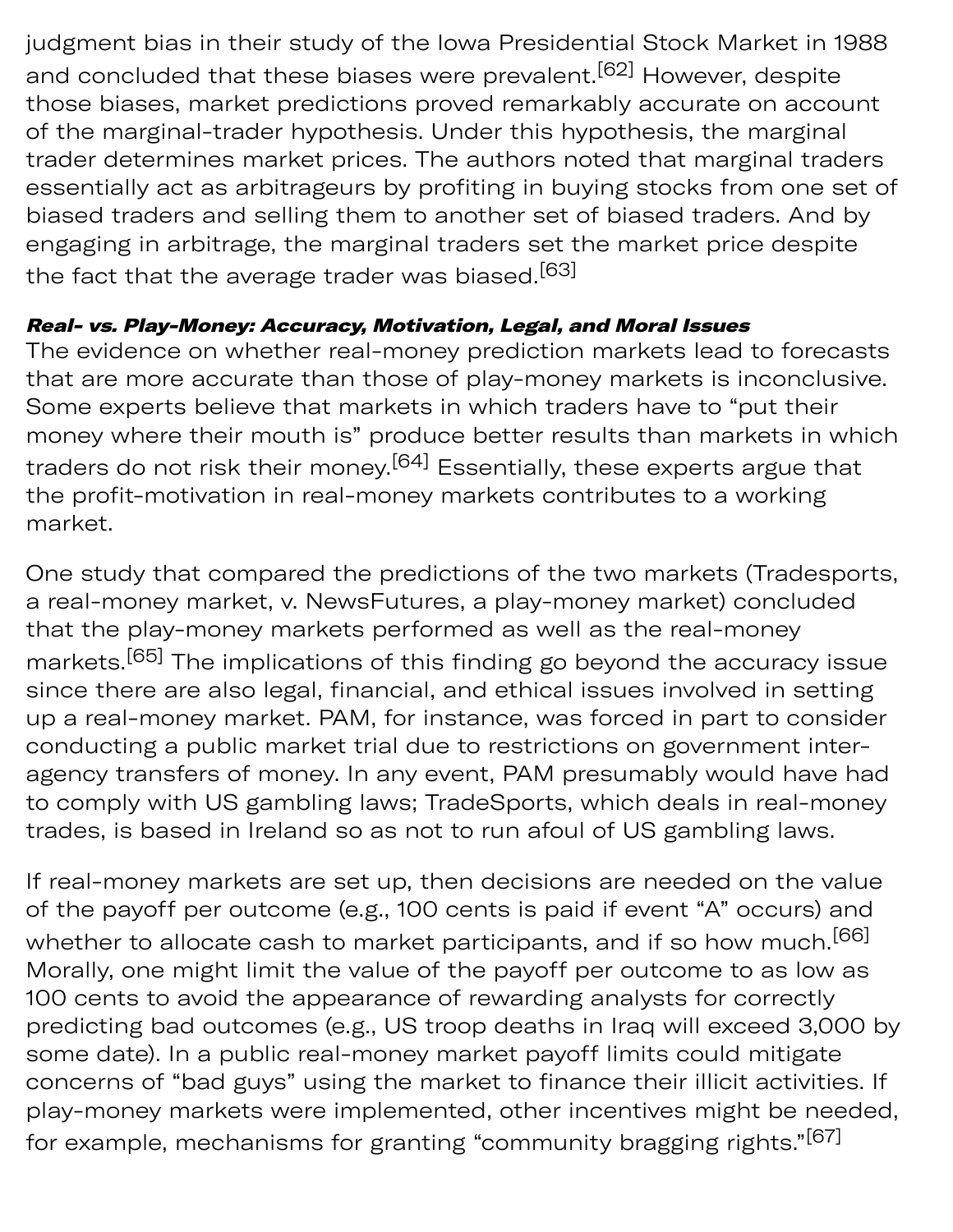## **Conclusion**

The record of prediction markets is impressive. For the US Intelligence Community, prediction markets offer a method by which to improve analytical outcomes and to address some of the deficiencies in analytical processes and organization. In the realm of intelligence analysis, prediction markets can contribute to more accurate estimates of long-term trends and threats and better cost-benefit assessments of ongoing or proposed policies.

Further study is needed on how prediction markets can improve tactical intelligence, and much more thought is required to ensure that policymakers and intelligence chiefs will value the results of prediction markets if they are attempted. Without their engagement, there would be no motivation to trade, and market performance would suffer.<sup>[68]</sup>

Despite everything that prediction markets can do to enhance US intelligence capabilities, at the end of the day, prediction market results are just probabilistic estimates of future outcomes. A stock price that shows a 15 percent probability of a Sino-Japanese clash over disputed territory in the East China Sea in 2010 still only means that there is a chance, albeit a low one, that the outcome will occur. Policymakers still must decide on the threshold for action. And as often is the case, human intuition will carry the day when definitive intelligence is lacking.

[1]http://www.biz.uiowa.edu/iem/media/su mmary.html.

[2]Rana Foroohar, "A New 'Wind Tunnel' for Companies: Testing economic theories through experiments," Newsweek, October 20, 2003. http://msnbc.msn.com /id/3087117.

[3]http://googleblog.blogspot.com/2005/09/putting-crowd-wisdom-towork.html.

[4]The FutureMAP Web site or DARPA's Information Awareness Office no longer exists.However, numerous other Web sites have snapshots of the original, displayedabove, including their content. See http://hanson.gmu.edu/policyanalysismar ket.html and http://www.ratical.org/ratville/CAH/linkscopy/PAM/ pam\_home.htm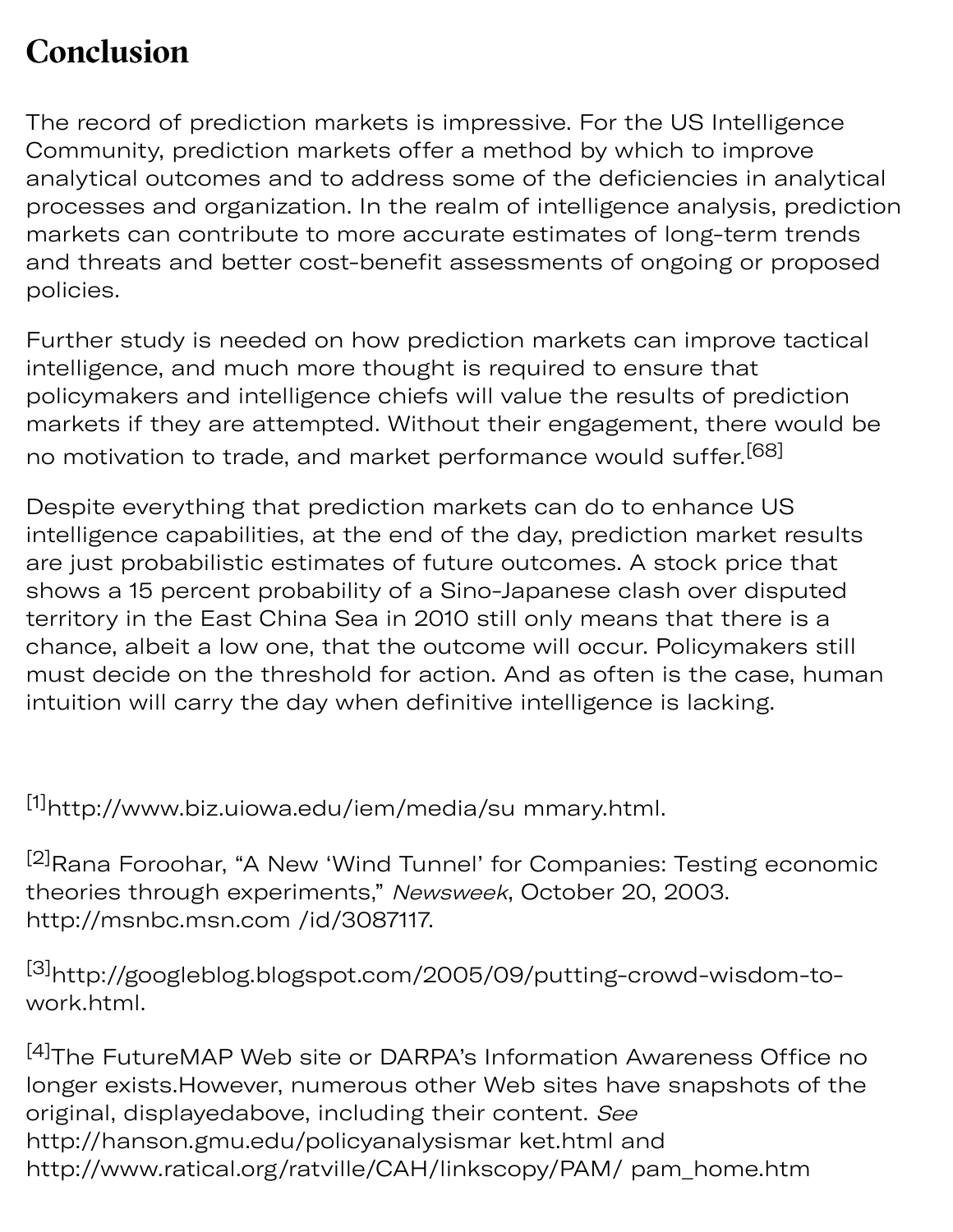[5] John Ledyard, Robin Hanson, and Takashi Ishikida, "An Experimental Test of Combinatorial Information Markets," (February 2005): 4. http://hanson.gmu.edu.

<sup>[6]</sup>http://www.ratical.org/ratville/CAH/links copy/PAM/pam\_home.htm. See also Robert Looney, "DARPA's Policy Analysis Market for Intelligence: Outside the Box or Off the Wall?", Strategic Insights II, Issue 9 (September 2003), 3 (on http://www.ccc.nps.navy.mil.) and Robin D. Hanson, "Impolite Innovation: The Technology and Politics of Terrorism Futures and Other Decision Markets," at HTTP://hanson.gmu.edu/PAM/HansonTal ks/ImpoliteInnovation, 10–11.

[7]http://www.ratical.org/ratville/CAH/links copy/PAM/pam\_home.htm.

[8] Justin Wolfers and Eriz Zitzewitz, "Prediction Markets in Theory and Practice," in The New Palgrave Dictionary of Economics, eds. Lawrence E. Blume and Steven N. Durlauf, November 15, 2005 Draft (London: Palgrave Macmillan): 4. See also Robert Forsythe, Forrest Nelson, George R. Neumann, and Jack Wright, "Anatomy of an Experimental Political Stock Market," The American Economic Review, 82, No.5 (December 1992): 1143.

[9] Theoretical explanations for prediction markets have been made on the basis of either hypothesis but not both at the same time. See Charles F. Manski, "Interpreting the Predictions of Prediction of Markets," NBER Working Paper 10359 (March 2004): 1.

[10] Burton G. Malkiel, "The Efficient Market Hypothesis and Its Critics," Journal of Economic Perspectives 17, No.1 (Winter 2003): 59.

[11] Ibid. This is essentially behind the proposition that stock market index funds, on average, will out perform actively managed funds.

[12] Paul W. Rhode and Koleman S. Strumpf, "Historical Presidential Betting Markets," Journal of Economic Perspectives 18, No.2 (Spring 2004): 136.

[13] Anthony E. Bopp and George M. Lady, "A comparison of petroleum futures versus spot prices as predictors of prices in the future," Energy Economics 13, No. 4 (October, 1991): 274–76.

[14] F.A. Hayek, "The Use of Knowledge in Society," The American Economic Review 35, No.4 (September, 1945): 520.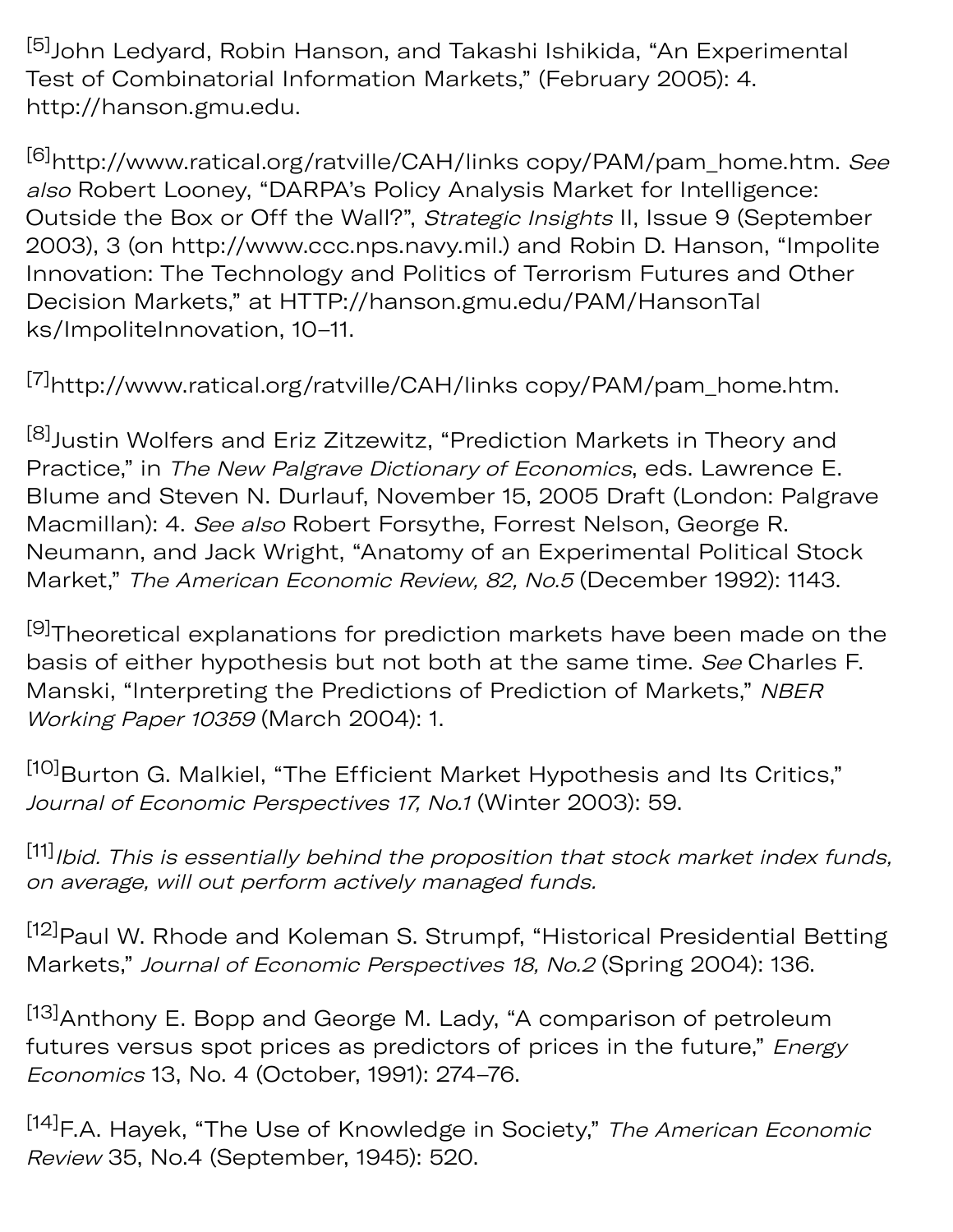$[15]$ Ibid., 526.

 $[16]$ Ibid.

[17] Michael Maloney and J. Harold Mulherin, "The complexity of price discovery in an efficient market: the stock market reaction to the Challenger crash," Journal of Corporate Finance 9, No. 4 (2003).

 $[18]$ <sub>Ibid</sub>., 474.

[19]The Iowa Electronic Markets (http://www.biz.uiowa.edu/iem/trmanual/I EMManual\_3.html), InTrade (http://www.intrade.com), and NewsFutures (http://news.us.newsfutures.com/guide.ht ml) provide good users manuals detailing how their respective market platforms operate. Although there are differences, generally they rely on the principle of a double auction. Note that at InTrade, the users guide confuses the meaning of bid and ask.

[20] Barbara Kiviat, "The End of Management?" Time, July 6, 2004. http://www.time.com/.

[21] At NewsFutures, traders are given the option to trade two contracts: outcome occurs and outcome does not occur.

[22] Justin Wolfers and Eriz Zitzewitz, "Prediction Markets," Journal of Economic Perspectives 18, No.2 (Spring 2004): 109.

[23] Charles F. Manski, "Interpreting the Predictions of Prediction of Markets," 6.

[24] Justin Wolfers and Eriz Zitzewitz, "Prediction Markets in Theory and Practice," The New Palgrave Dictionary of Economics, eds. Lawrence E. Blume and Steven N. Durlauf, November 15, 2005 Draft (London: Palgrave Macmillan): 4.

[25]Robert Forsythe, Forrest Nelson, George R. Neumann, and Jack Wright, "Anatomy of an Experimental Political Stock Market," The American Economic Review 82, No.5 (December 1992): 1148-1149.

<sup>[26]</sup>Richard Roll, "Orange Juice and Weather," The American Economic Review 74, No. 5 (December 1984).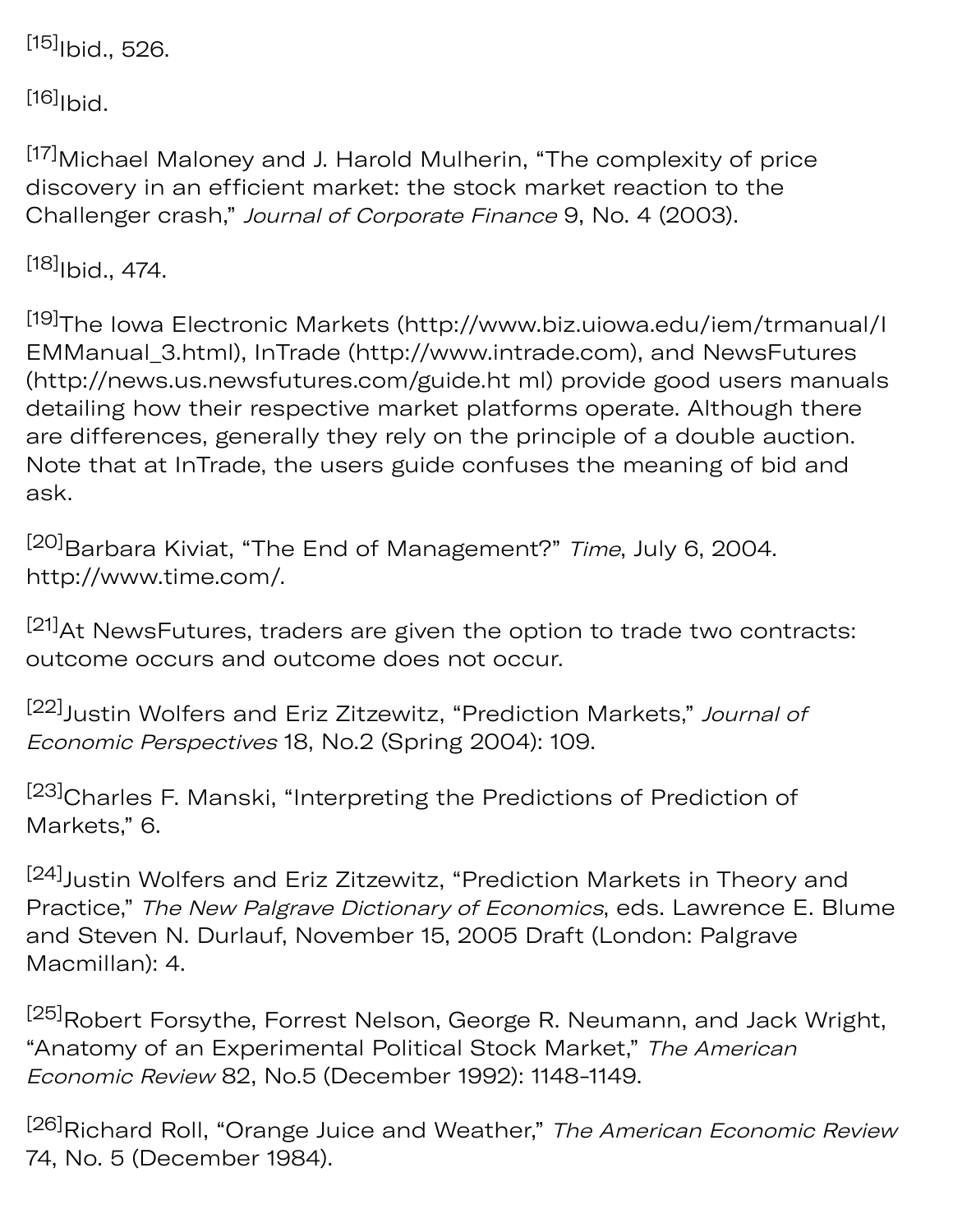[27] Justin Wolfers and Eriz Zitzewitz, "Prediction Markets," 125.

<sup>[28]</sup>For a survey of experiments related to the information aggregation problem (testing of the Hayek Hypothesis) see Shyam Sunder, "Experimental Asset Markets: A Survey," The Handbook of Experimental Economics, eds. John H. Kagel and Alvin E. Roth (Princeton: Princeton University Press: 1995).

[29] Kay-Yut Chen and Charles Plott, "Information Aggregation Mechanisms: Concept, Design And Implementation For A Sales Forecasting Problem," California Institute of Technology Social Science Working Paper No. 1131 (March 2002): 3. See also Ajit Kambli, "You Can Bet on Idea Markets," HBS Working Knowledge (December 1, 2003): http://hbswk.hbs.edu/pubitem.jhtml?id=3808&t=innovation.

[30] Kay-Yut Chen and Charles Plott, 3.

 $[31]$ <sub>Ibid.</sub>, 5.

 $[32]$ <sub>Ibid.</sub>, 10.

 $[33]$ <sub>Ibid.</sub>, 11–13.

[34]Chen and Plott, 17.

[35] Justin Wolfers and Eriz Zitzewitz, "Using Markets to Inform Policy: The Case of the Iraq War," NBER Working Paper (June 2004).

[36]Robert E. Looney, David A. Schrady, and Ronald L. Brown, "Estimating the Economic Benefits of Forward-Engaged Naval Forces,"Interfaces No. 31 (July-August 2001), 83-86.

[37]Robin D. Hanson, "Decision Markets," IEEE Intelligent Systems (May/June 1999):16-17.

[38] Robert W. Hahn and Paul C. Tetlock, "Using Information Markets to Improve Public Decision Making," AEI-Brookings Joint Center for Regulatory Studies, Working Paper 04-18 (Washington, DC: March 2005): 44-45.

[39] Richard K. Betts, "Analysis, War, and Decision: Why Intelligence Failures Are Inevitable?" Strategic Intelligence: Windows into a Secret World, eds. Lock J. Johnson and James J. Wirtz. (Los Angeles: Roxbury Publishing Company):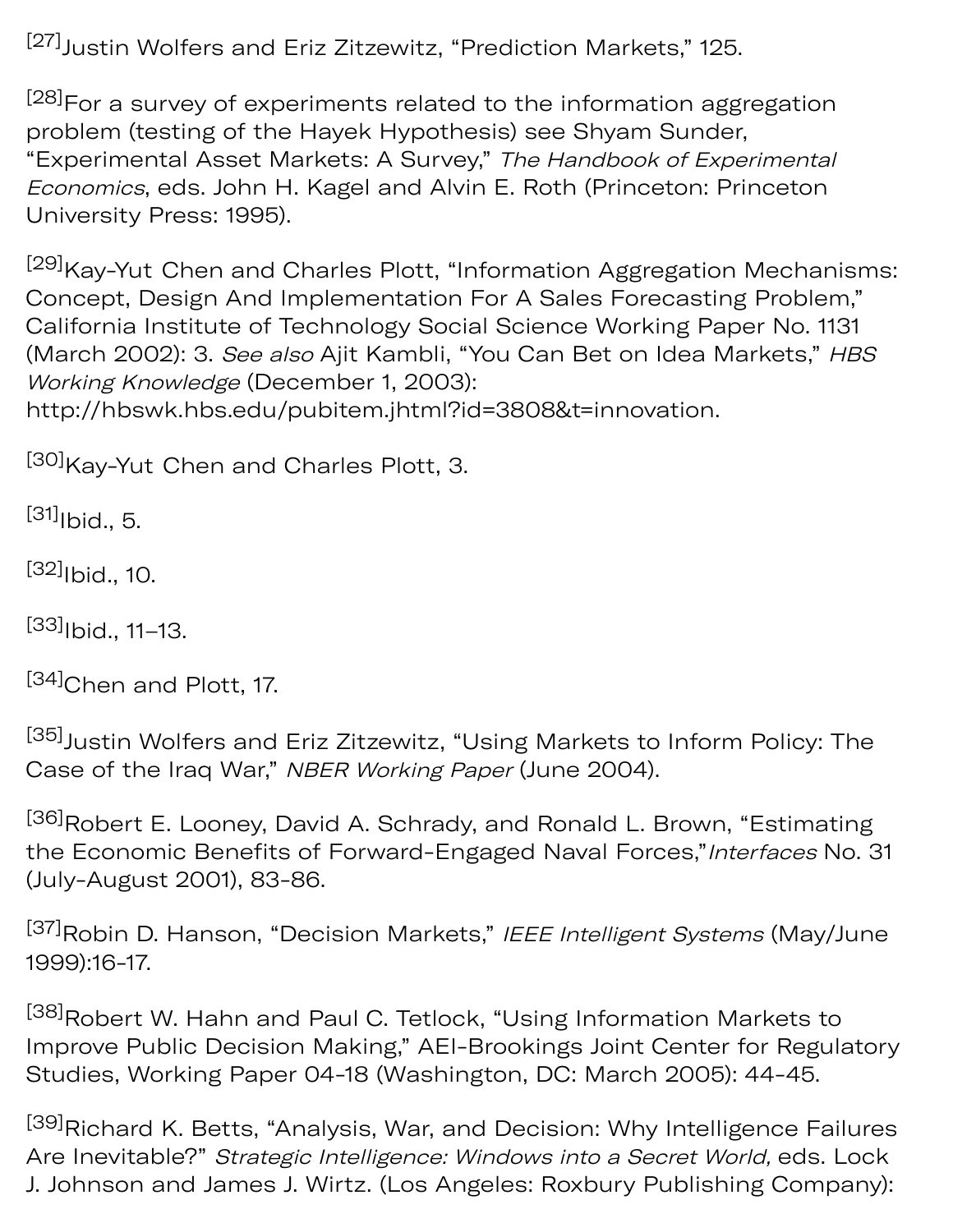97–99.

[40]The 9/11 Commission Report, "Final Report of the National Commission on Terrorist Attacks Upon the United States," 416.

[41] Mark M. Lowenthal, Intelligence: From Secrets to Policy 2nd Edition (Washington, DC: CQ Press, 2003): 76.

[42]<sub>Implementing prediction markets and other reform measures should</sub> not be mutually exclusive.

[43]This example sidesteps the question of how the initial allocation of shares of this contract and money are conducted in this hypothetical prediction market. The following section on market design issues will explore this issue. One way to do an allocation is to distribute a fixed amount of shares and money equally among "traders" within the 15 intelligence agencies so that the starting share price is at 50 cents.

[44]The Commission on the Intelligence Capabilities of the United States Regarding Weapons of Mass Destruction (March 31, 2005): 49.

[45] With a 46 percent likelihood of this outcome, policymakers would have had to decided if that was a high enough probability to cause them to act.

[46] The Commission on the Intelligence Capabilities of the United States Regarding Weapons of Mass Destruction, 74.

[47] Wolfers and Zitzewitz, "Prediction Markets," 121.

[48] Betts, 101.

[49]Lowenthal, "Intelligence: From Secrets to Policy," 103.

[50]Looney.

[51] The importance of issuing the "right" contracts is addressed in more depth in the Market Design section of this article.

[52]Robin Hanson, Designing Real Terrorism Futures (August 2005): 9. http:// hanson.gmu.edu/.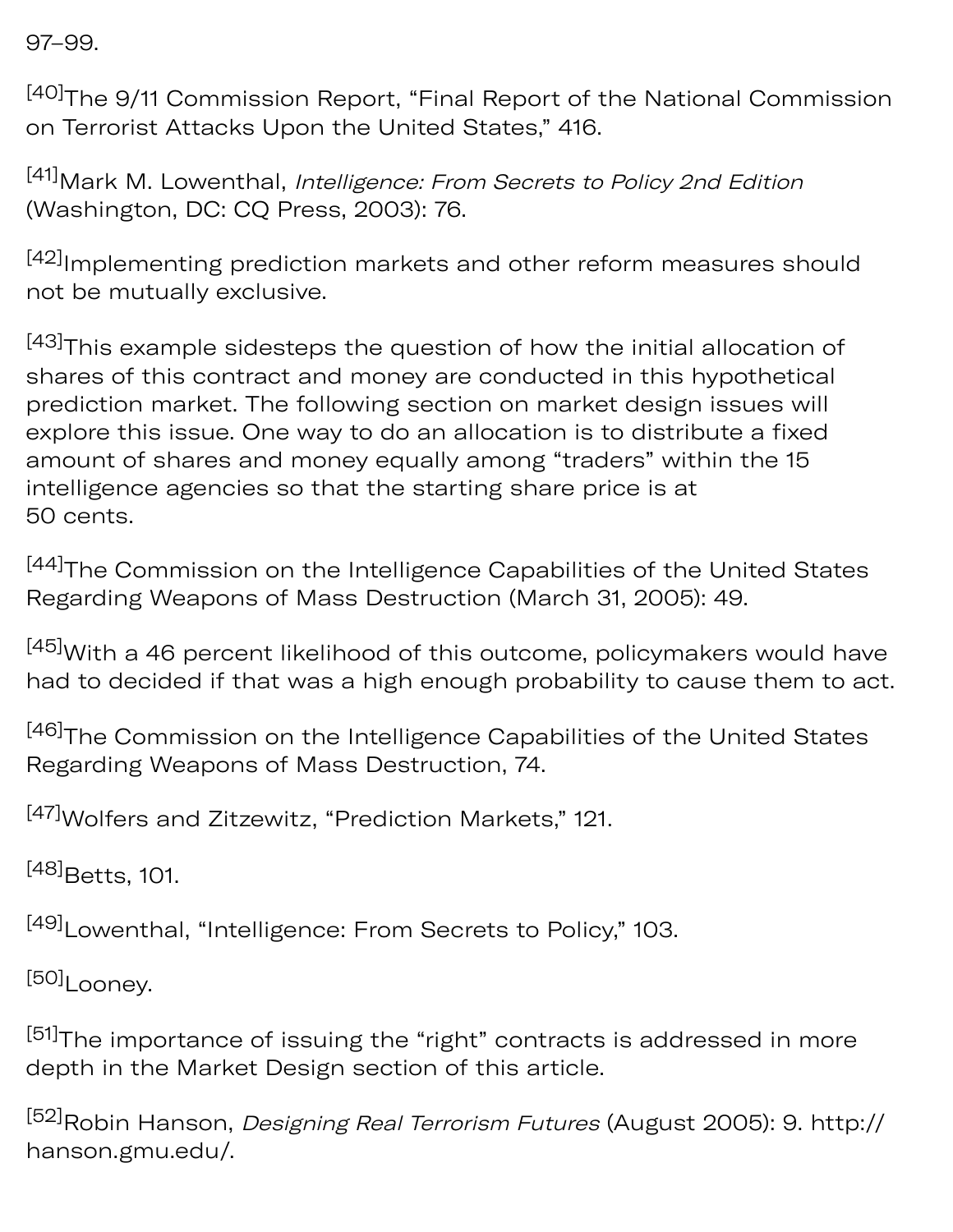[53] Chen and Plott, 9.

[54]Robin Hanson, "Chapter 6: Foul Play in Information Markets," Information Markets: A New Way of Making Decisions in the Public and Private Sectors, ed. Bob Hahn and Paul Tetlock (Washington DC: AEI-Brookings Press, 2006): 92. http://hanson.gmu.edu.

[55] Wolfers and Zitzewitz, "Prediction Markets," 120.

[56] See Robert J. Shiller, "From Efficient Markets Theory to Behavioral Finance," Journal of Economic Perspectives 17, No.1 (Winter 2003).

[57] Malkiel, "The Efficient Market Hypothesis and Its Critics," 61. Other economists have suggested that speculative bubbles are more prone in stock markets because of restrictions on short-selling; not all prediction markets restrict short-selling. See also Andrei Shleifer and Robert Vishny, "The Limits of Arbitrage," Journal of Finance 52, No.1 (1997) and Chapter 11 of Surowiecki, The Wisdom of Crowds.

[58] Wolfers and Zitzewitz, "Prediction Markets," 119.

[59] Robin Hanson and Ryan Opera, Manipulators Increase Information Market Accuracy (July 2004, revised): 9. http://hanson.gmu.edu.

[60] Cited in Wolfers and Zitzewitz, "Prediction Markets in Theory and Practice," 5.

[61]Robin Hanson, "Chapter 6: Foul Play in Information Markets," 92.

[62] Robert Forsythe et al., "Anatomy of an Experimental Political Stock Market," 1156–57.

 $[63]$ Ibid., 1157–60.

<sup>[64]</sup> Robin Hanson, "Impolite Innovation: The Technology and Politics of 'Terrorism Futures' and Other Decision Markets," 4.

[65]Emile Servan-Schreiber, Justin Wolfers, David M. Pennock, and Brian Galebach, "Prediction Markets: Does Money Matter?" Electronic Markets 14, No. 3 (September 2004): 9–10.

[66] At the very minimum, the costs of setting up either a real-money or